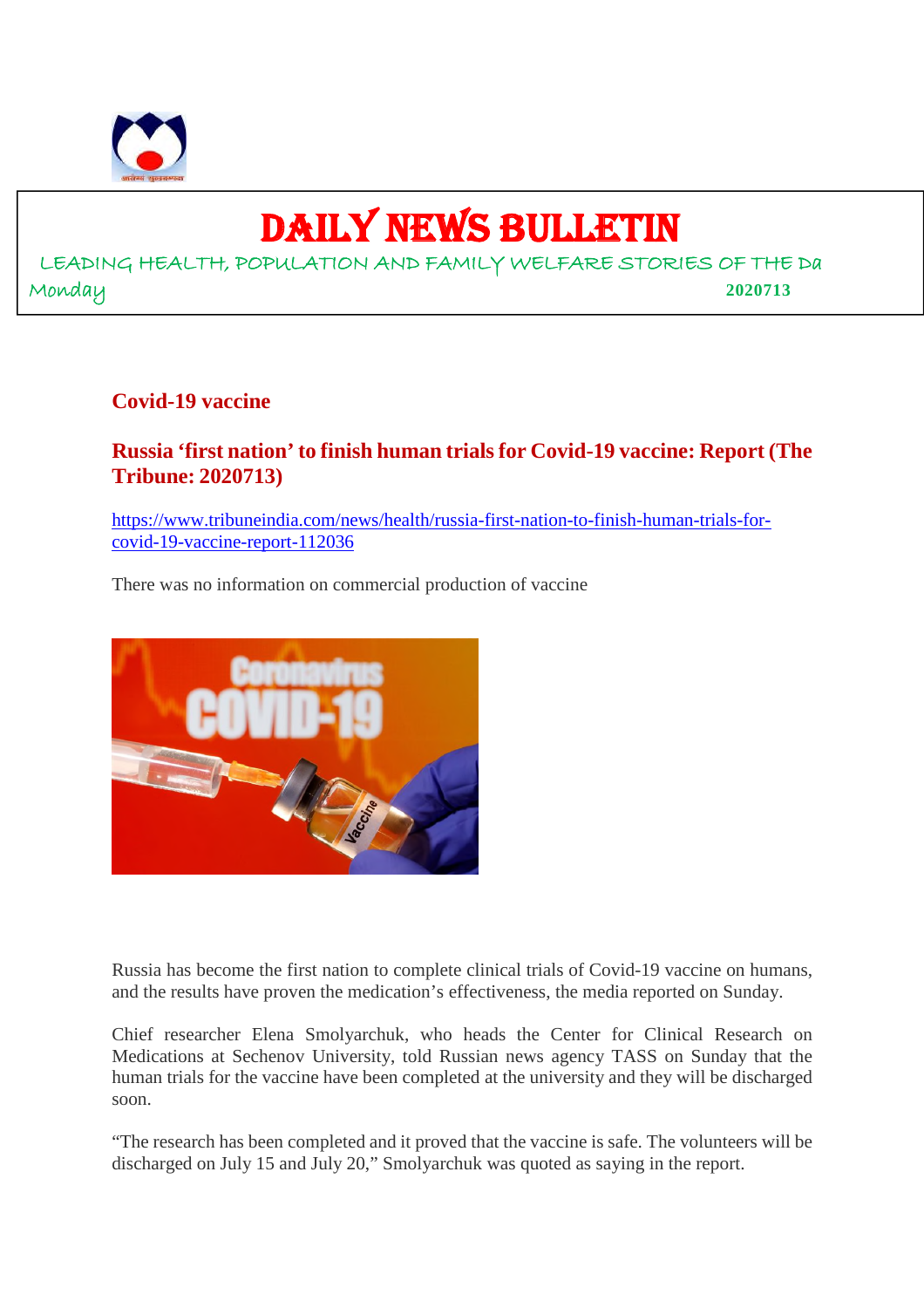There was, however, no further information on when this vaccine would enter commercial production stage.

Russia had allowed clinical trials of two forms of a potential Covid-19 vaccine developed by the Gamaleya National Research Center for Epidemiology and Microbiology on June 18.

The first vaccine, in the form of a solution for intramuscular administration, was carried out at the Burdenko Military Hospital.

Another vaccine, in the form of a powder for the preparation of a solution for intramuscular administration, was carried out at Sechenov First Moscow State Medical University.

The first stage of research on the vaccine at Sechenov University involved a group of 18 volunteers and the second group involved 20 volunteers.

After vaccination, all volunteers were expected to remain in isolation in a hospital for 28 days.

Earlier, results of the COVID-19 vaccine tests performed on a group of volunteers in Russia showed that they were developing immunity to the coronavirus.

"The data obtained by the Gamalei National Research Center for Epidemiology and Microbiology, proves that volunteers of the first and second groups are forming an immune response after injections of the vaccine against the coronavirus," according to an earlier statement from the Russian Defense Ministry.

Russia has reported 719,449 cases and 11,188 deaths to date.

There are at least 21 vaccines currently under key trials, according to the World Health Organisation (WHO).

The overall number of global COVID-19 cases was nearing 12.7 million, while the deaths have increased to more than 564,000, according to Johns Hopkins University in the US.

As of Sunday morning, the total number of cases stood at 12,681,472, while the fatalities rose to 564,420.

The US accounted for the world's highest number of infections and fatalities at 3,245,158 and 134,764. Brazil came in the second place with 1,839,850 infections and 71,469 deaths. —

## **Arthritis**

**Mohali institute scientists formulate nanoparticle to reduce severity of rheumatoid arthritis**

**Particles contain chitosan and zinc gluconate (The Tribune: 2020713)**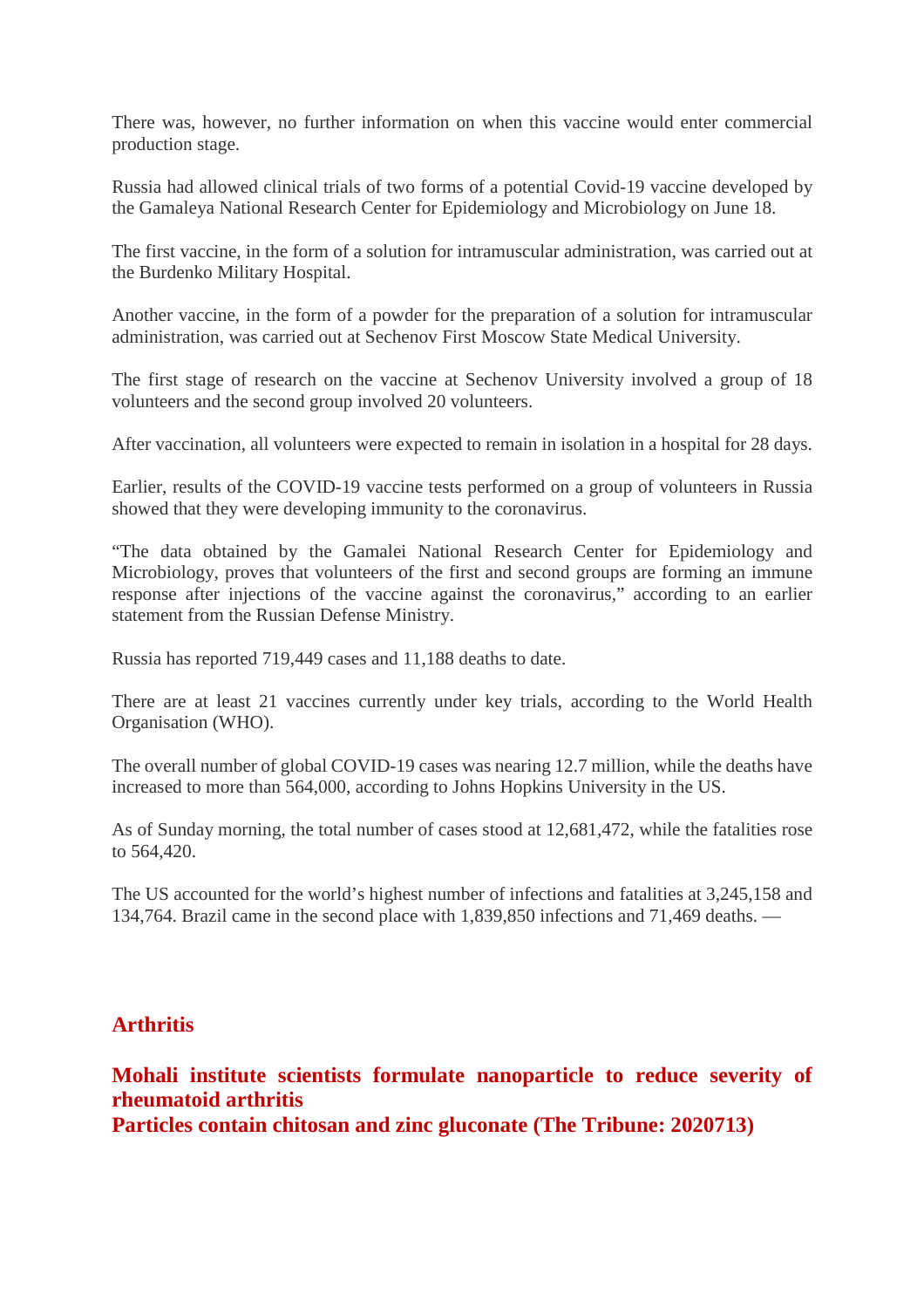https://www.tribuneindia.com/news/health/mohali-institute-scientists-formulate-nanoparticleto-reduce-severity-of-rheumatoid-arthritis-112006

Scientists from the Institute of Nano Science and Technology (INST), Mohali, have formulated nano-particles with a zinc-based compound that will help reduce the severity of rheumatoid arthritis.

The particles contain chitosan and zinc gluconate. Zinc is vital for maintaining normal bone homeostasis and its levels are reported to get reduced in rheumatoid arthritis patients. It is also known that oral supplementation of zinc in the form of zinc gluconate has very low bioavailability in humans.

Chitosan is a biocompatible, biodegradable natural polysaccharide (a carbohydrate whose molecules consist of a number of sugar molecules bonded together). It is one of the most abundant biopolymers obtained from the exoskeleton of crustaceans (crab, lobster, shrimp, etc) have shown absorption promoting characteristics.

The INST team particularly chose chitosan as it is biodegradable, biocompatible, non-toxic, and muco-adhesive in nature. A previously published report in the journal 'Magnesium Research' exhibited that after intraperitoneal administration in rats, zinc oxide in standard form resulted in a slight increase in serum zinc level, whereas that in nano form resulted in significantly high serum zinc levels, thus increasing the zinc bioavailability. This motivated the INST team to develop the nanoformulation of zinc gluconate.

They prepared Zinc gluconate loaded chitosan nanoparticles using chitosan and sodium tripolyphosphate in double-distilled water and zinc gluconate was simultaneously added along with the synthesis of chitosan nanoparticles. These were characterised for various physicochemical properties and then anti-arthritic potential was investigated against collageninduced arthritis in rats.

They observed that the treatment of rats with both zinc gluconate and zinc gluconate loaded chitosan nanoparticles reduced the severity of arthritis by reducing joint swelling, erythema, and edema.

The team assessed various parameters like biochemical analysis, histological observations, and immunohistochemical expression of inflammatory markers and suggested that zinc gluconateloaded chitosan nanoparticles exerted superior therapeutic effects compared to the free form of zinc gluconate. This was attributed to the inflammatory potential of zinc gluconate-loaded chitosan nanoparticles.

"Nanobiotechnology provides several effective solutions for the problems that traditional pharmaceutical formulations are often not able to address as effectively, such as sustained and targeted release of drugs, bioavailability, and efficacy of drugs and nutraceuticals, etc. The nanoformulation of zinc gluconate-loaded chitosan nanoparticles developed at INST Mohali is a creative example of a superior therapeutics for rheumatoid arthritis," said Prof Ashutosh Sharma, Secretary, Department of Science and Technology.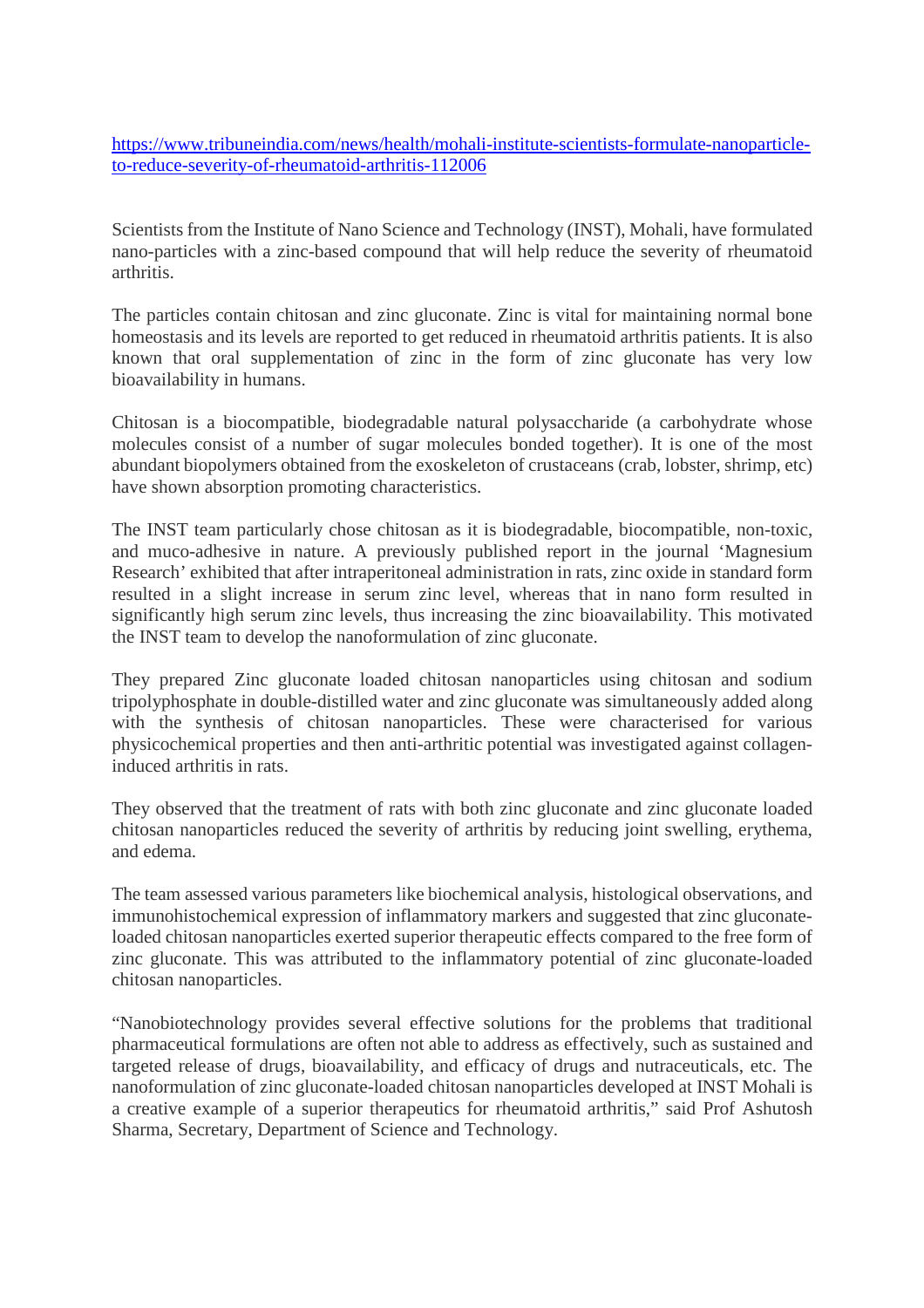In the recent past, ionic gelation method has been widely employed for formulating chitosan nanoparticles, which may contain various medicinally active pharmacological agents.

# **COVID-19 symptoms outside lungs decoded**

# **COVID-19 symptoms outside lungs decoded A flood of the cytokines which normally clear up infected cells can spiral out of control in severe COVID-19 cases (The Tribune: 2020713)**

COVID-19 symptoms outside lungs decoded Photo for representation only.

Scientists, including those of Indian-origin, have provided the first extensive review of COVID-19's effects outside the lungs, and have recommended that physicians treat it as a multisystem disease with manifestations including blood clots, kidney failure, and neurological symptoms like delirium.

"I was on the front lines right from the beginning. I observed that patients were clotting a lot, they had high blood sugars even if they did not have diabetes, and many were experiencing injury to their hearts and kidneys," said Aakriti Gupta, a co-author of the study from Columbia University in the US.

According to the review of studies, published in the journal Nature Medicine, a substantial proportion of COVID-19 patients suffer kidney, heart, and brain damage.

The researchers recommended that doctors treat these conditions along with the respiratory disease.

"Physicians need to think of COVID-19 as a multisystem disease," Gupta said.

One of the non-respiratory complications most reported by studies is blood clotting, according to the researchers.

They said these clotting complications may stem from the virus' attack on cells that line the blood vessels.

The scientists explained that when the virus attacks blood vessel cells, inflammation increases, and blood begins to form clots, big and small.

These blood clots, according to the study, can travel all over the body and wreak havoc on organs, perpetuating a vicious cycle of inflammation.

"Scientists all over the world are working at an unprecedented rate towards understanding how this virus specifically hijacks the normally protective biological mechanisms. We hope that this would help in the development of more effective treatments for COVID-19 in the near future," said Kartik Sehgal, another co-author of the study from Harvard Medical School in the US.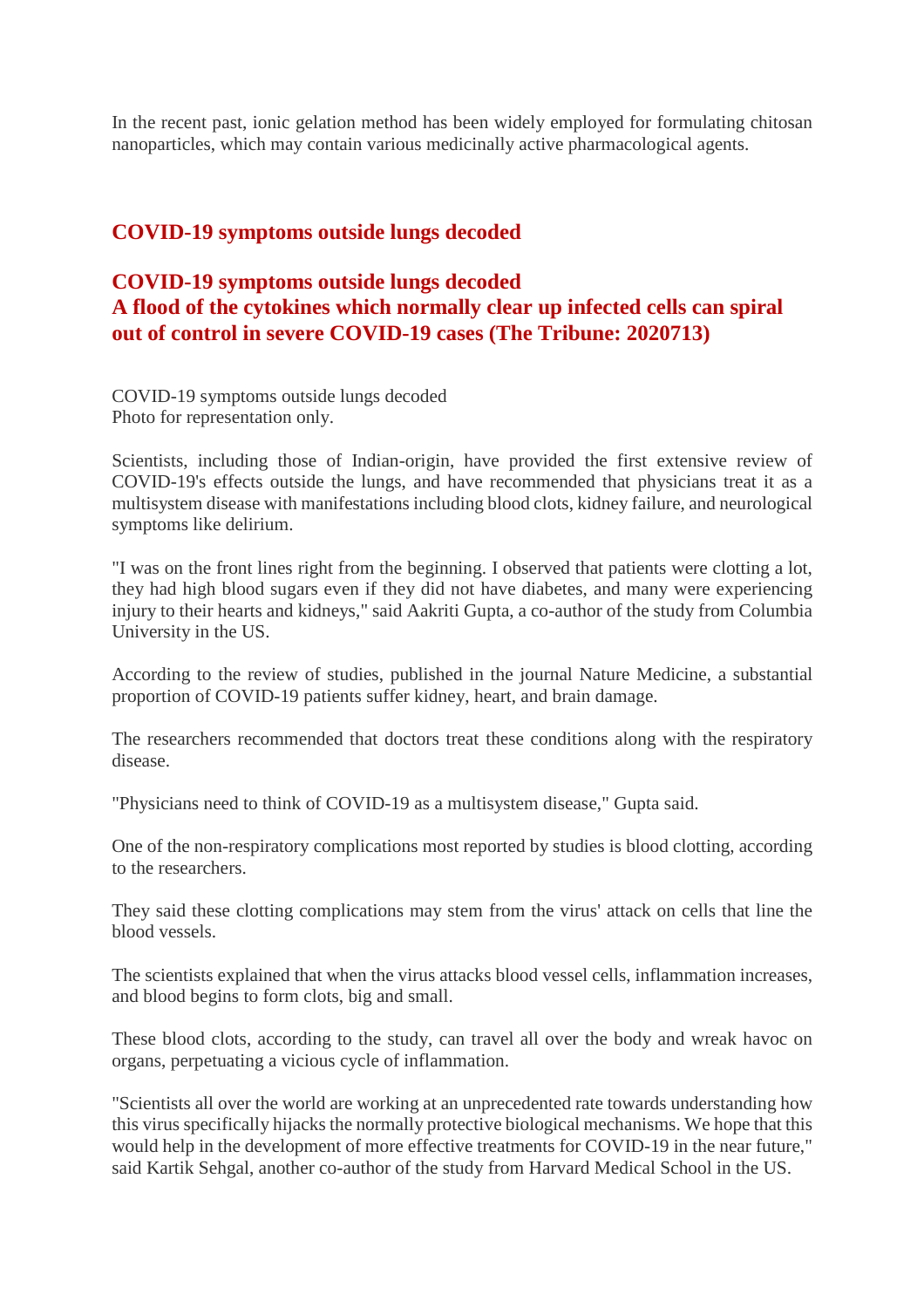According to the researchers, the formation of clots can lead to heart attacks.

However, they said the exact mechanism of heart damage in COVID-19 patients is currently unclear since the virus has not been frequently isolated from the heart tissue in autopsy cases.

The researchers believe the heart muscle may be damaged by systemic inflammation, and the accompanying release of immune system's signalling molecules, cytokines.

They said a flood of the cytokines which normally clear up infected cells can spiral out of control in severe COVID-19 cases.

Another surprising finding, according to the scientists, is the high proportion of COVID-19 patients in the ICU with acute kidney damage.

They said the ACE2 receptor molecule which is used by the virus to gain entry into human cells is found in high concentrations in the kidney, and could likely be responsible for the renal damage.

In New York City in the US, the scientists said, renal failure was reported in up to 50 per cent of patients in the ICU.

"About five to 10 per cent of patients needed dialysis. That's a very high number," Gupta said.

Describing the neurological symptoms of COVID-19, the researchers said these include headache, dizziness, fatigue, and loss of smell, which may occur in about a third of patients.

They said strokes caused by blood clots was observed in up to six per cent of severe cases, and delirium in eight to nine per cent of COVID-19 patients.

"COVID-19 patients can be intubated for two to three weeks: a quarter require ventilators for 30 or more days," Gupta said.

"This virus is unusual and it's hard not to take a step back and not be impressed by how many manifestations it has on the human body," said Mahesh Madhavan, another co-author of the study from Columbia University. PTI

# **BCG vaccine**

# **175 attendants of Covid patients get BCG vaccine in Rohtak's PGIMS (The Tribune: 2020713)**

https://www.tribuneindia.com/news/health/175-attendants-of-covid-patients-get-bcg-vaccinein-rohtaks-pgims-111605

175 attendants of Covid patients get BCG vaccine in Rohtak's PGIMS Photo for representational purpose only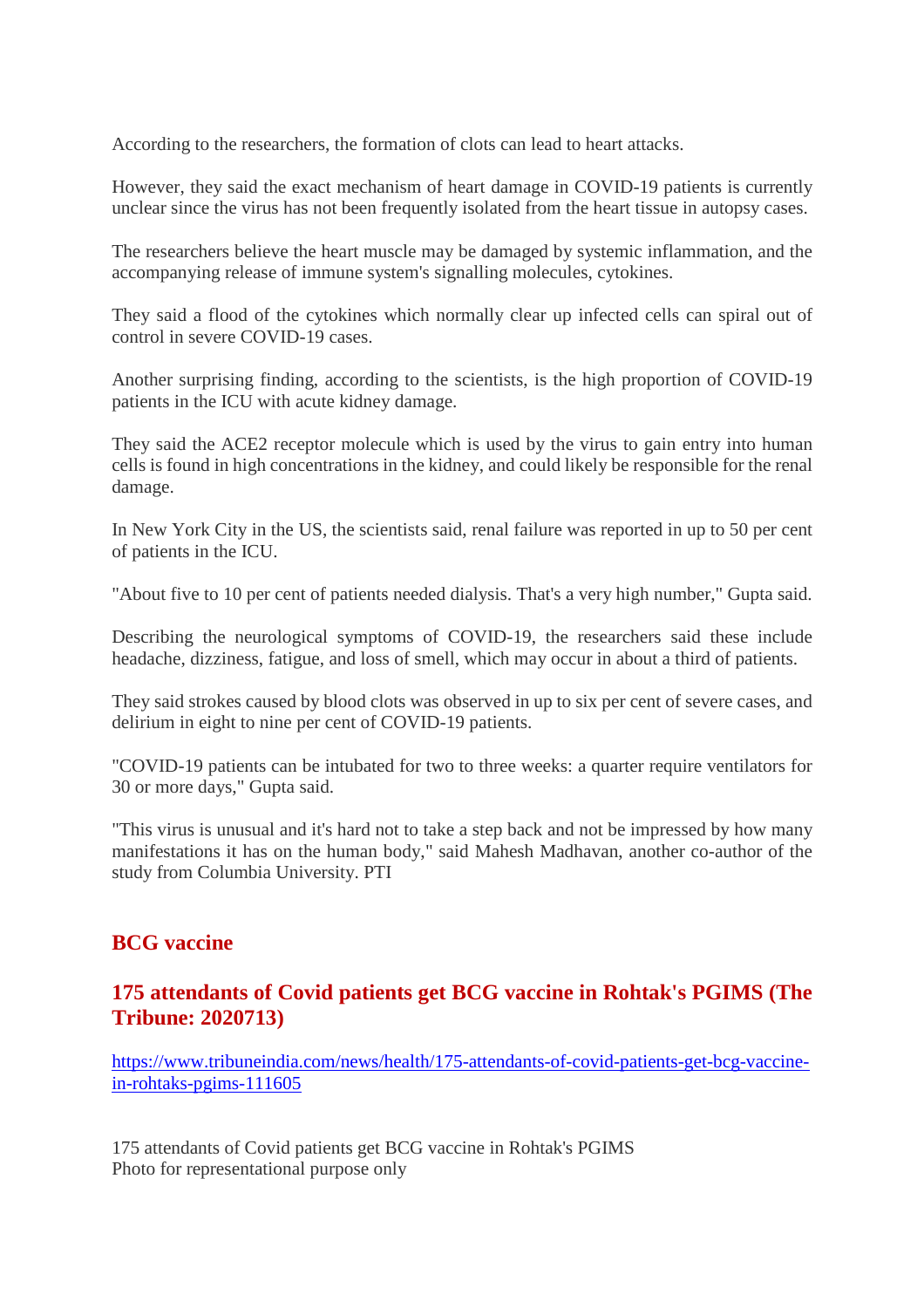The Postgraduate Institute of Medical Sciences (PGIMS) here has administered BCG (bacillus calmette guerin) vaccine to 175 attendants of Covid patients to see whether or not it proves to be effective in fighting the virus.

In this clinical trial, close contacts of patients, doctors, nurses, ward boys and sanitary workers have been administered the vaccine. The trial was kicked off on May 1.

Effectiveness on trial

The clinical trial aims at exploring whether or not the participants get infected from Covid. If yes, we want to know the intensity of severity. If no, it will prove that the vaccine is effective.— Dr Dhruv Choudhry, Head, Pulmonary and Critical care Medicine, PGIMS

All 175 persons have been kept under observation for 180 days. During this period, the effect of the vaccine will be studied in phases.

A mobile phone application has been developed to receive feedback about their health at regular intervals. The participants have been asked to inform doctors if they fall sick or if there is a swelling at the spot where the vaccine was administered. Mobile phone numbers of doctors have been shared with the participants, sources say.

"Blood samples of all participants will be taken for the antibody test after the completion of the observation period. The latest level of antibody of participants will be compared to the level of antibody recorded before administering the BCG vaccine. The vaccine will be considered effective if the level of antibody is higher before administering the vaccine," said Dr Ramesh Verma, a co-investigator in the clinical trial and professor in the department of community medicine at the PGIMS.

## **Psoriasis injection**

# **Drug regulator Okays psoriasis injection for restricted emergency use in treating COVID-19 patients (The Tribune: 2020713)**

https://www.tribuneindia.com/news/health/drug-regulator-okays-psoriasis-injection-forrestricted-emergency-use-in-treating-covid-19-patients-111494

The average cost of treatment with this indigenous drug Itolizumab is lesser than other medicines

Drug regulator okays psoriasis injection for restricted emergency use in treating COVID-19 patients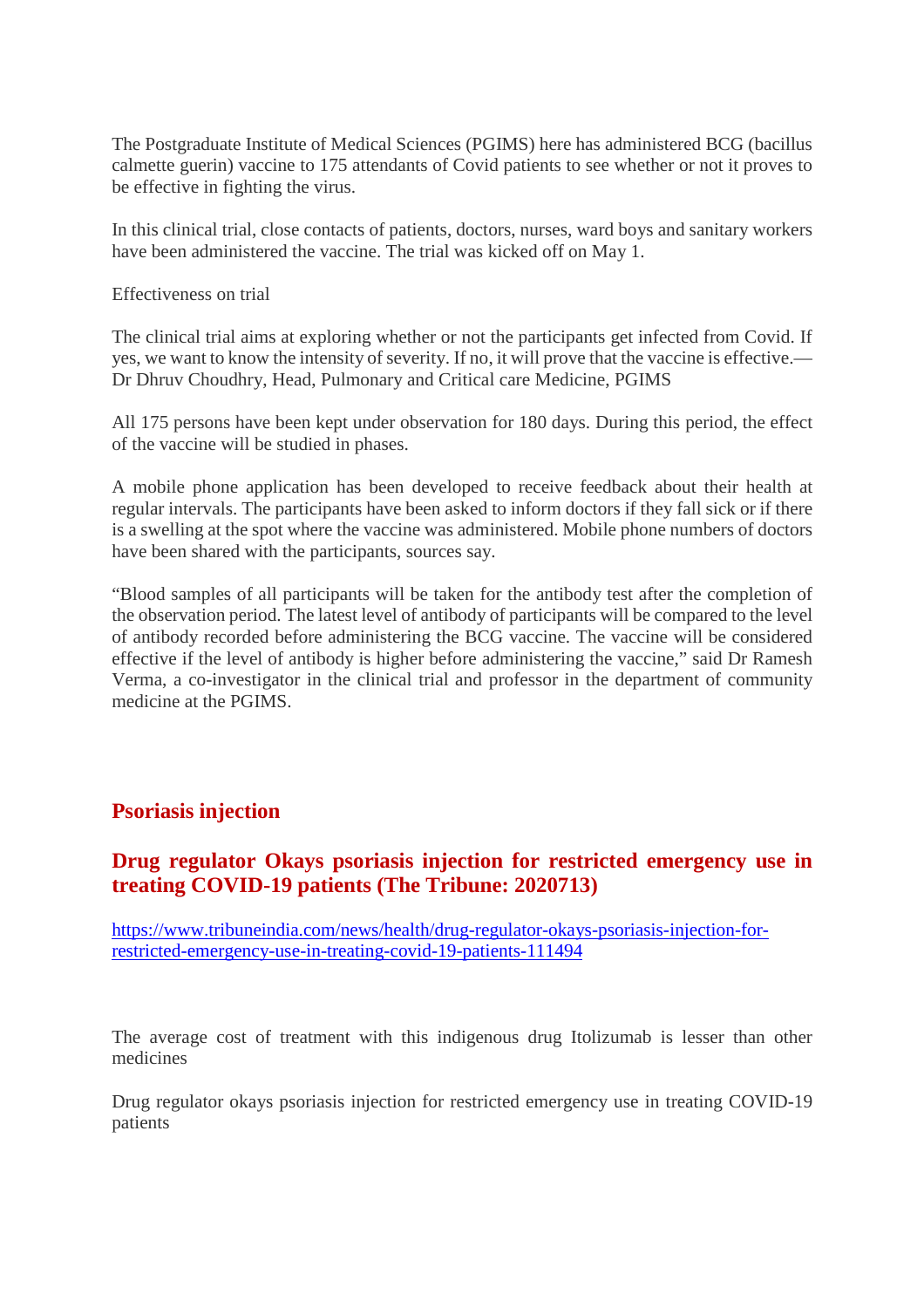Itolizumab, a monoclonal antibody drug being used in India to treat severe chronic plaque psoriasis — a skin condition — has now been granted the Restricted Emergency Use authorisation by the Drugs Controller General of India (DCGI) for administration to moderate and severe COVID-19 patients.

Pharma firm Biocon has been manufacturing and marketing this drug for the treatment of patients with moderate to severe chronic plaque psoriasis since 2013 under brand name Alzumab.

This indigenous drug has now been repurposed for COVID-19.

Biocon presented the Phase II clinical trial results generated in the COVID-19 patients to the DCGI. The results of these trials were deliberated in the Subject Expert Committee of the DCGI's office.

The details of the primary endpoint of mortality and other key endpoints of lung function such as improvement in oxygen saturation were presented. Key inflammatory markers were presented to have reduced significantly with the drug thereby preventing hyper-inflammation in COVID-19 patients.

After detailed deliberation and recommendations of the committee, the DCGI has decided to grant permission to market the drug under Restricted Emergency Use of the drug for the treatment of Cytokine Release Syndrome (CRS) in moderate to severe Acute Respiratory Distress Syndrome (ARDS) patients due to COVID-19, subject to some conditions such as informed consent of patients and a risk management plan to be used in the hospital setup only.

The drug will not be available off the shelf.

The average cost of treatment with this indigenous drug is also lesser than comparable drugs which are part of the "investigational therapies" indicated in the Clinical Management Protocol for COVID-19 of the Ministry of Health and Family Welfare.

# **Breastfeeding**

# **Pasteurising breast milk inactivates Covid-19 virus: Study (The Tribune: 2020713)**

https://www.tribuneindia.com/news/health/pasteurising-breast-milk-inactivates-covid-19 virus-study-111015

Researchers have found that pasteurising breast milk using a common technique inactivates severe acute respiratory syndrome coronavirus 2 (SARS-CoV-2) making it safe for use. According to the study, published in the CMAJ (Canadian Medical Association Journal), current advice is for women with coronavirus disease 2019 (Covid-19) to continue to breastfeed their infants.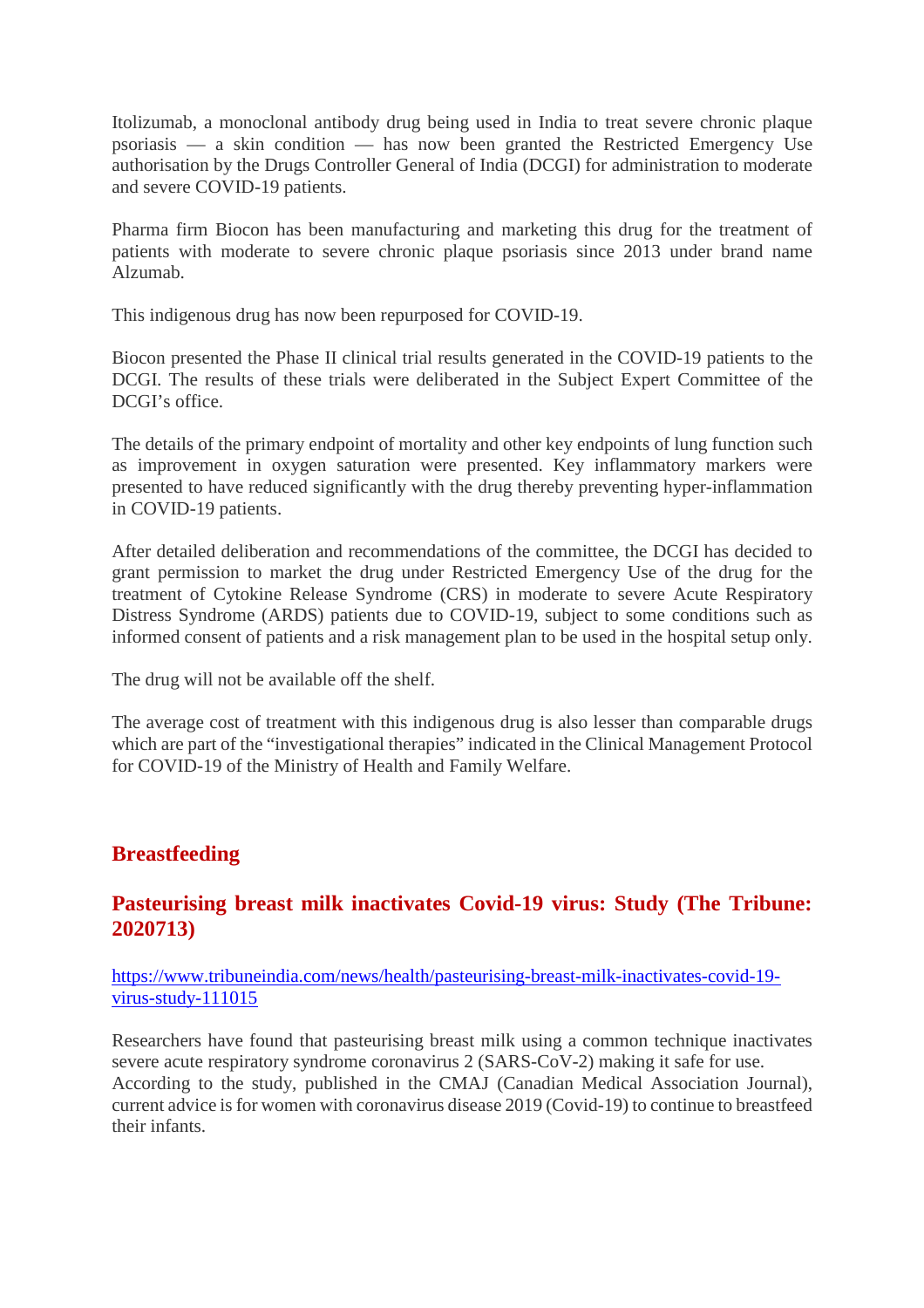In Canada, it is standard care to provide pasteurised breast milk to very-low-birth-weight babies in the hospital until their own mother's milk supply is adequate.

"In the event that a woman who is Covid-19-positive donates human milk that contains SARS-CoV-2, the method of pasteurisation renders milk safe for consumption," said study researcher Sharon Unger from the University of Toronto in Canada.

"Whether by transmission through the mammary gland or by contamination through respiratory droplets, skin, breast pumps and milk containers, this method is safe," Unger added.

The Holder method, a technique used to pasteurise milk in all Canadian milk banks (62.5 $\hat{A}^{\circ}C$ for 30 minutes), is effective at neutralising viruses such as HIV, hepatitis and others that are known to be transmitted through human milk.

In this study, researchers spiked human breast milk with a viral load of SARS-CoV-2 and tested samples that either sat at room temperature for 30 minutes or were warmed to 62.5°C for 30 minutes and then measured for the active virus.

The study found that the virus in the pasteurised milk was inactivated after heating.

More than 650 human breast milk banks around the world use the Holder method to ensure a safe supply of milk for vulnerable infants, the researchers said.

The authors reported that the impact of pasteurisation on coronaviruses in human milk has not been previously reported in the scientific literature.

# **Medical procedures: WHO**

# **Airborne transmission of coronavirus can occur during medical procedures: WHO (The Tribune: 2020713)**

https://www.tribuneindia.com/news/health/airborne-transmission-of-coronavirus-can-occurduring-medical-procedures-who-111021

Airborne transmission of coronavirus can occur during medical procedures: WHO The WHO on Tuesday acknowledged "emerging evidence" of the airborne spread of the novel coronavirus. Tribune photo: Manas Ranjan Bhui

The World Health Organisation (WHO) said on Thursday airborne transmission of the novel coronavirus can occur during medical procedures that generate aerosols.

The agency said some outbreak reports related to indoor crowded spaces have suggested the possibility of aerosol transmission, combined with droplet transmission, such as during choir practice, in restaurants or in fitness classes.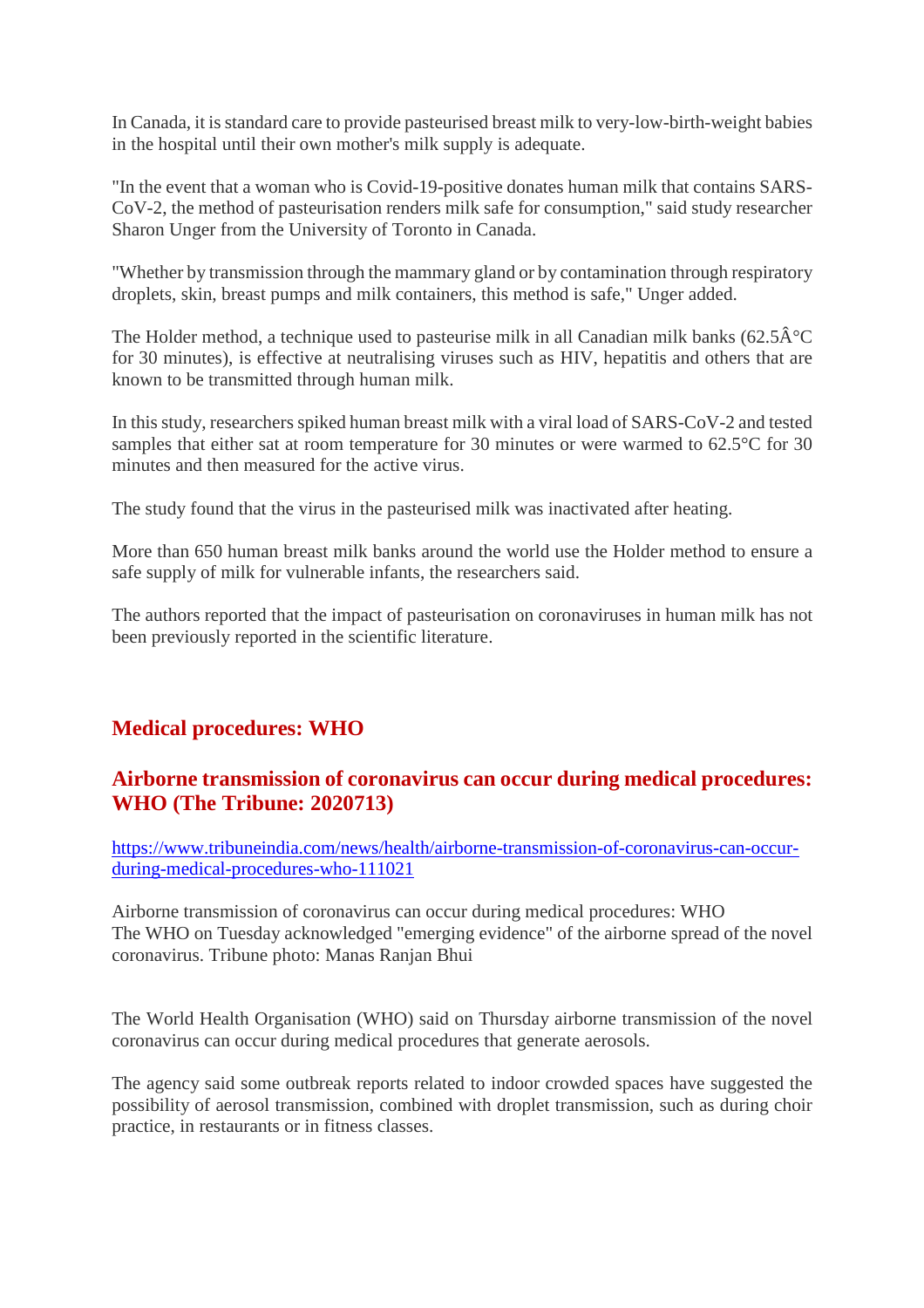The WHO on Tuesday acknowledged "emerging evidence" of the airborne spread of the novel coronavirus, after a group of scientists urged the global body to update its guidance on how the respiratory disease spread.

# **Coronavirus disease (Covid-19)**

# **Three months later, 5 areas in Delhi still in containmentSEALED OFF: A containment zone can be unsealed 28 days after the last Covid-19 case has recovered (Hindustan Times: 2020713)**

CRPF personnel next to barricades in Hauz Rani Containment zone. Amal KS/HT photo

Enclave's Block E was among the first 23 containment zones announced by the Delhi government in April to contain the spread of the coronavirus disease (Covid-19) in the city. But more than three months later, the northeast Delhi locality continues to be sealed off, and subject to stringent checks.

Like GTB Enclave, four other areas — blocks K and G in Jahangirpuri, Majlis Park in Adarsh Nagar and Hauz Rani, have remained containment zones for over three months.

While Savitri Enclave in Malviya Nagar figures in the Delhi government's containment zone list, the south district administration said it has been de-sealed. Nearly 58 localities were declared containment zones in May. As on Sunday, Delhi had 652 containment zones.

With new cases continuing to spring up in some of these areas, residents are beset by uncertainty, frustration and a longing for a return to normalcy.

District officials said there were still some major reasons because of which these zones have remained sealed for months. According to a district official, these include the presence of several medical professionals living in some zones, the 28-day rule for de-sealing a containment zone, and continuous movement of people within the zone despite strict curbs. District administration officials said they have raised the matter with the Delhi government. As per the Centre's orders, a containment zone can be de-sealed 28 days after the last Covid-19 case has recovered or tested negative. Senior Delhi government officials said they are considering writing to the Centre, asking for this policy to be re-examined.

A Delhi government spokesperson said, "We are adhering to the Central government's guidelines for containment zones. We can't modify it."

Divisional commissioner with the Delhi government Sanjeev Khirwar said, "We are thinking about writing to the Government of India to relook at the policy for de-sealing a containment zone with regard to length of the containment period. Our main aim is to control the spread of the infection. The decision to de-seal an area has to be taken as per the protocol set by the Union health ministry. Meanwhile, we have redrawn the boundaries of several containment zones to break them into smaller areas for better surveillance."

In a containment zone for 77 days, Naveen Jain (55), a stock market investor who lives in lane 3 in Majlis Park said he and other residents have approached district authorities to limit containment to houses where positive cases are kept in home isolation.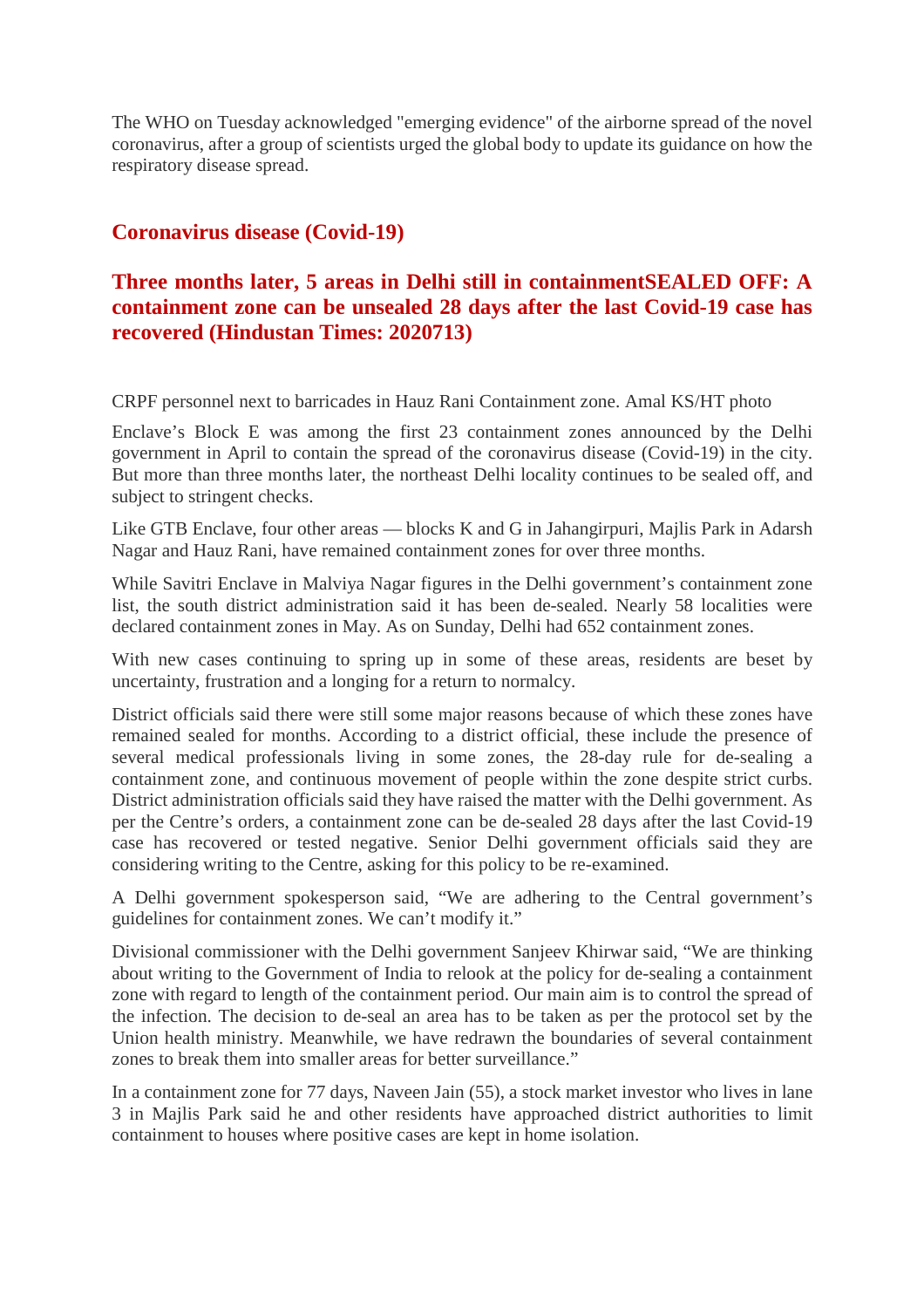"One person was recently placed in home quarantine, because of which the entire lane is still a containment zone. The person has recovered 10 days ago. We have been in containment for 77 days and district authorities say we have to wait another 18-20 days. What if another case is reported in this period? How long will we have to stay the containment zone?" he said.

These areas continue to be containment zones, though some are much smaller now, even after the Delhi government in June redrew the boundaries of containment zones, breaking them into smaller clusters for better surveillance and control of the outbreak. The number of containment zones in the city jumped from 280 to 421 on June 28 after the boundaries were reworked. In June, the Centre and the Delhi government agreed to deploy a revamped strategy to fight Covid-19 and decided to remap containment zones.

A district magistrate said, "One of the main reasons we still see Covid-19 cases in these areas is because several medical professionals and health care workers live in these areas. But the 28-day rule should be re-examined, especially when we are reporting a large numbers of cases in these areas. By the time we are about to complete 28 days, a new case is reported in the containment zone."

Several residents of GTB Enclave, which has over 1,000 flats, are medical professionals who work in nearby government-run facilities like Guru Teg Bahadur Hospital GTB, Rajiv Gandhi Super Specialty Hospital, Delhi State Cancer Institute and Swami Dayanand Hospital. Similarly, south Delhi's Hauz Rani, which was declared a containment zone on April 16, houses several nurses who work in nearby private hospitals and nursing homes, a senior south district official said.

Another district magistrate, who asked not to be named, said, "They are part of essential services and most of them work in dedicated Covid-19 hospitals. Their movement can't be restricted. But due to this, cases are still being reported in these areas."

With the government starting rapid antigen tests, with a focus on containment zones, from June 18, more people have tested positive for the infectious disease, said a Shahdara district official.

MM Tripathi, general secretary of E pocket GTB Enclave said, "For doctors and other medical staff, we have fixed timings for the gates to be opened. Of the five gates in the pocket, three are permanently closed." He, however, said there are barely any restrictions on movement.

Dr Jugal Kishore, head of community medicine at Safdarjung Hospital, said, "The idea of containment zones was to contain the spread of the disease, especially in the initial stage when we were trying to ramp up our medical infrastructure. Now, when we have adequate hospital beds and alternative strategies such as home isolation in place, there is no need to have containment zones, especially when people's movement within such an area is allowed," he said.

While these continue to containment zones, district administrations have redrawn the boundaries so that at least some parts of these areas can be de-sealed.

For instance, the Hauz Rani containment zone is much smaller now than what it was on April 16, when it was first declared a containment zone, a senior district official said. "There were three containment zones initially that were divided into five last month. Now we have just one containment area, which we are trying to de-seal," a south district official said.

Similarly, in Majlis Park, there were three lanes declared as one containment zone on April 26. While two lanes have been de-sealed, one remains shut.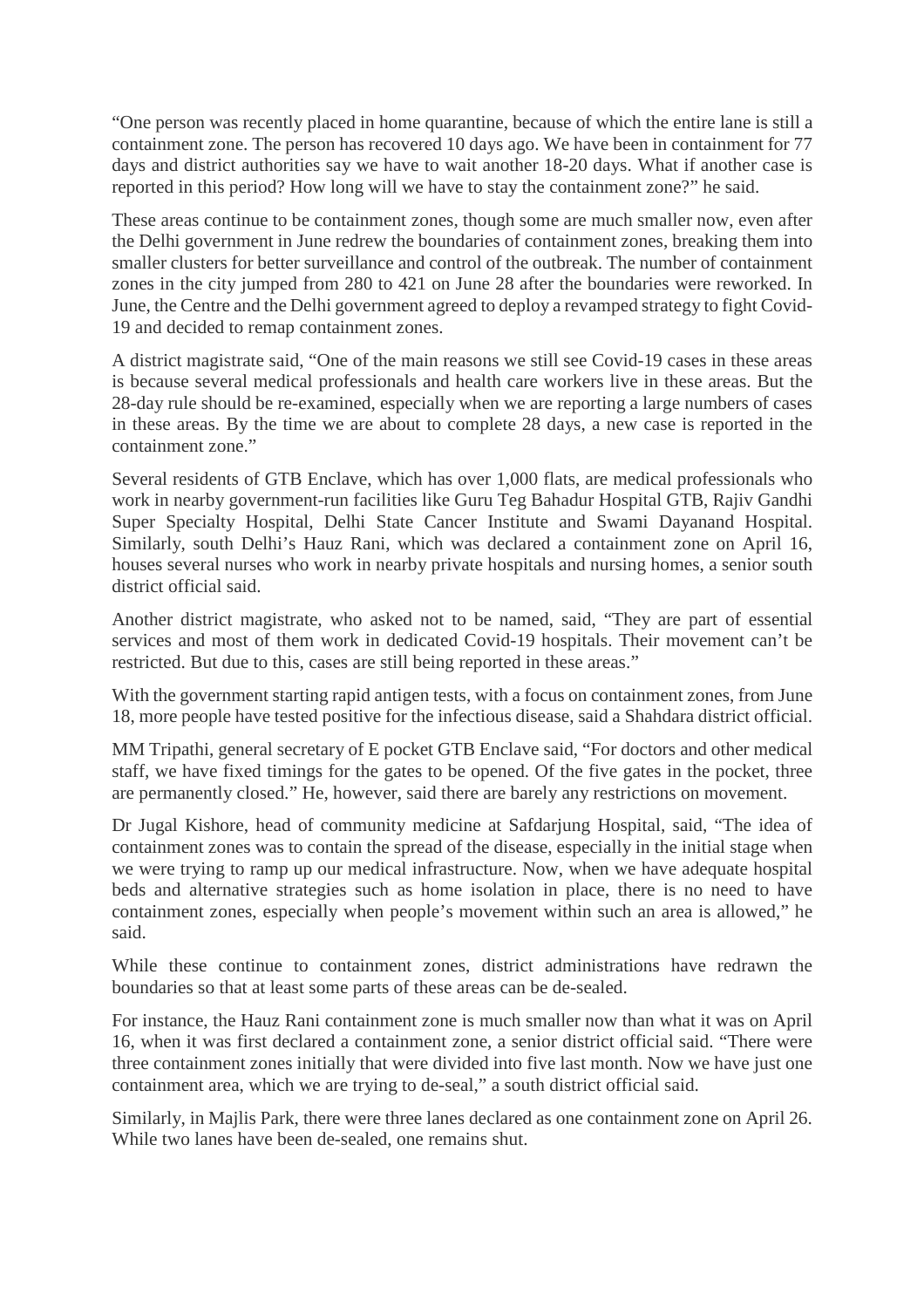**Diseases**

**On a strong footing in fight against Covid-19, says Shah'NO PANIC': Union home minister hails leadership of PM Modi, says country will fight the disease with determination (Hindustan Times: 2020713)**

https://epaper.hindustantimes.com/Home/ArticleView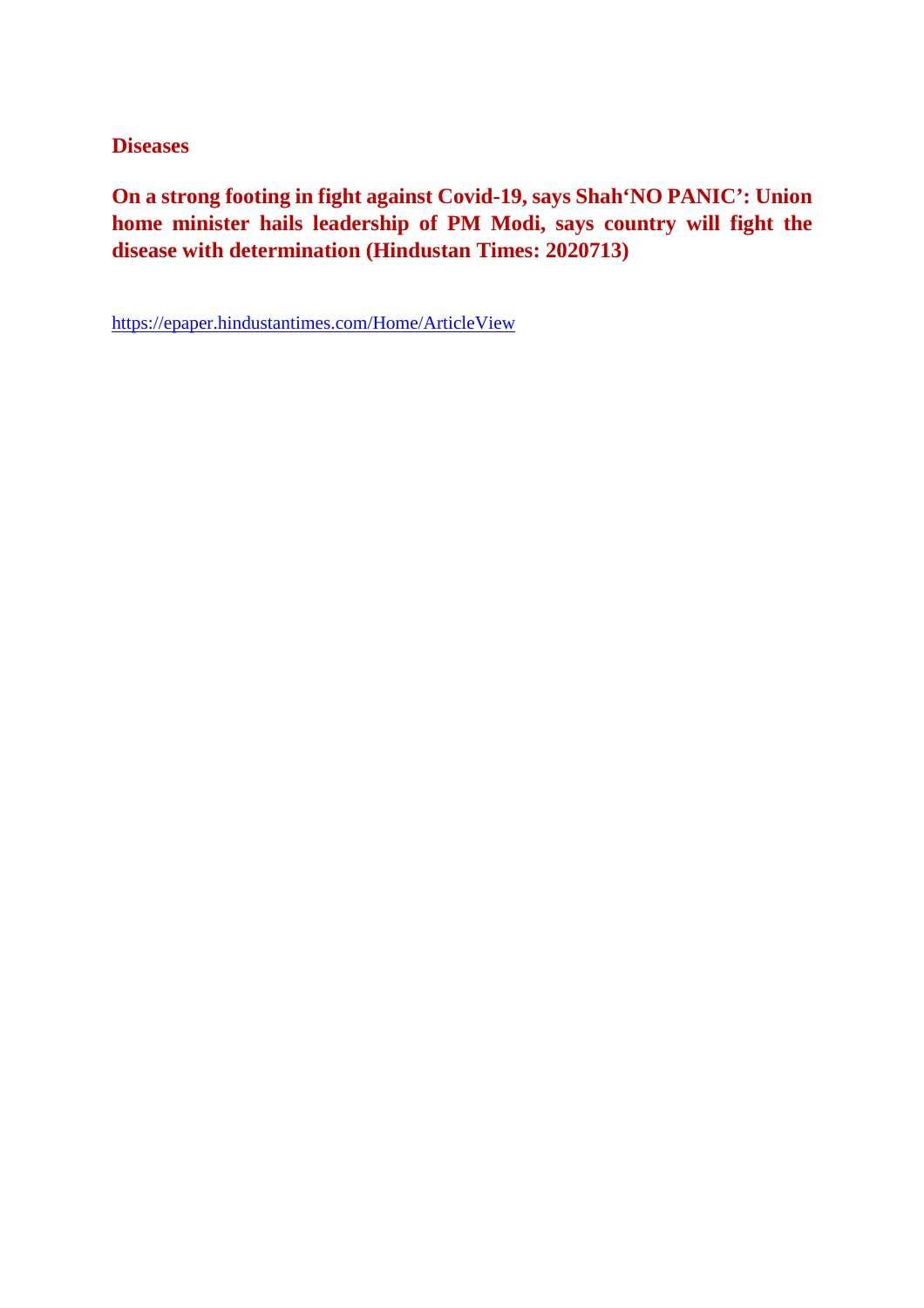

## **HT Correspondent**

letters@hindustantimes.com

New Delhi : Home minister Amit Shah said on Sunday said that India, despite being densely populated, had coped well with the Covid-19 crisis under Prime Minister Narendra Modi while the health services of most developed nations collapsed because of the pandemic. He added that there was no sense of panic in India over the outbreak.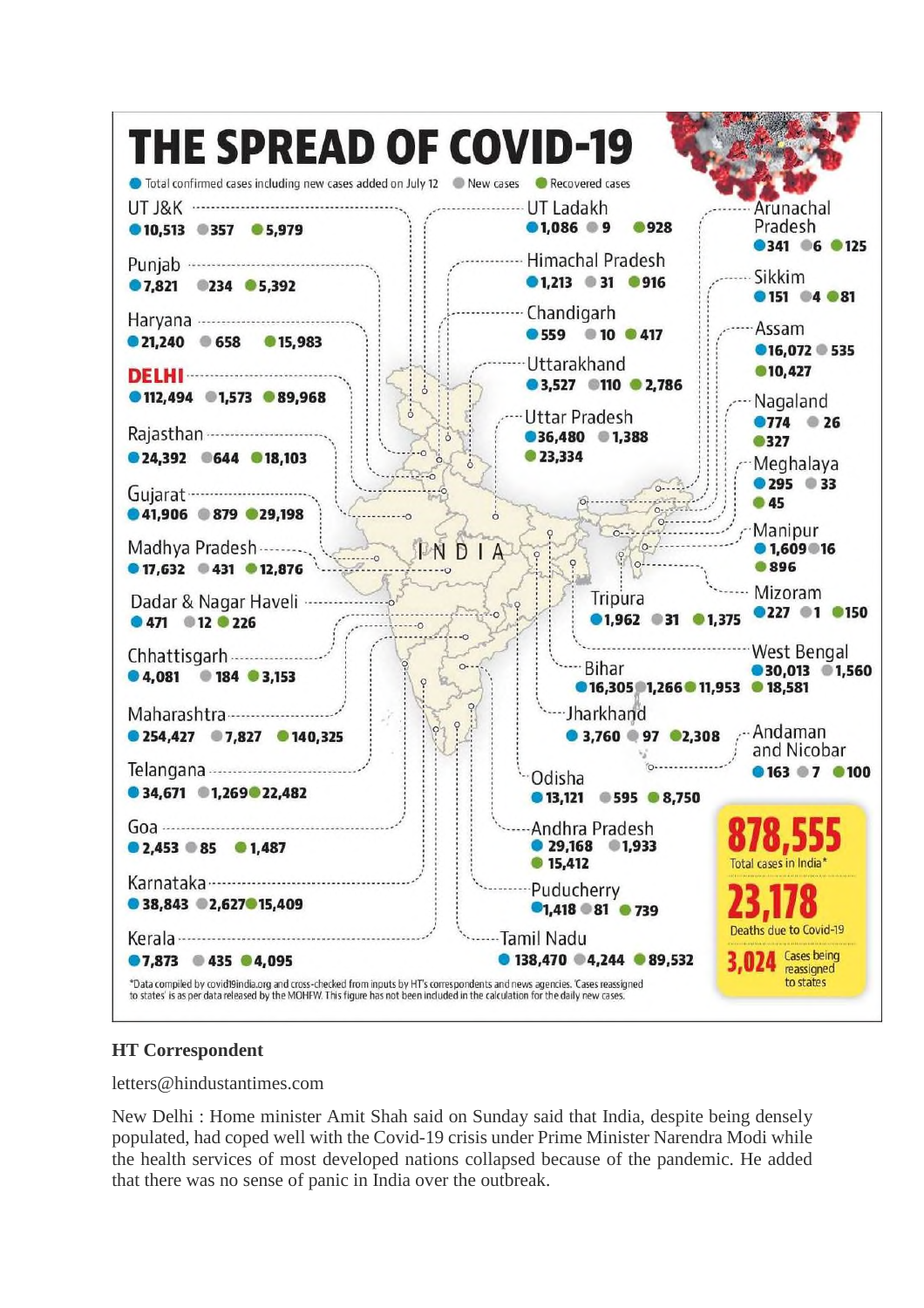Shah was speaking at an event organised by the Central Armed Police Forces (CAPFs), or central paramilitary forces, for a mega plantation drive with a target of planting 13.7 million saplings by end of this month across the country. "The battle against Covid-19 is being carried out under the leadership of the Prime Minister Narendra Modi with people's participation. Today India is leading a successful fight in managing the pandemic in the country. At a time when the health services of even the most developed countries were collapsing under its impact, the whole world was concerned how would India — such a big, densely populated country with a federal structure — fight this pandemic, but today, the most successful fight against this pandemic has been fought in India under the leadership of Prime Minister Narendra Modi," Shah said.

He added: "We are on a strong pedestal in the fight against Covid-19 under the leadership of the Prime Minister with the motto 'One People, One Thought, One Nation'."

Unlike in other parts of the world, where only the governments are fighting the pandemic,in India, 1.3 billion citizens and state governments in India are united in fighting the threat, Shah said. "Nowhere across the country is there is a state of panic, in fact we are committed in facing this challenge and are resolute in overcoming this pandemic," Shah added.

The home minister lauded CAPFs for the role they were playing in fighting Covid-19,

# **New Cases (The Asian Age: 2020713)**

http://onlineepaper.asianage.com/articledetailpage.aspx?id=14987926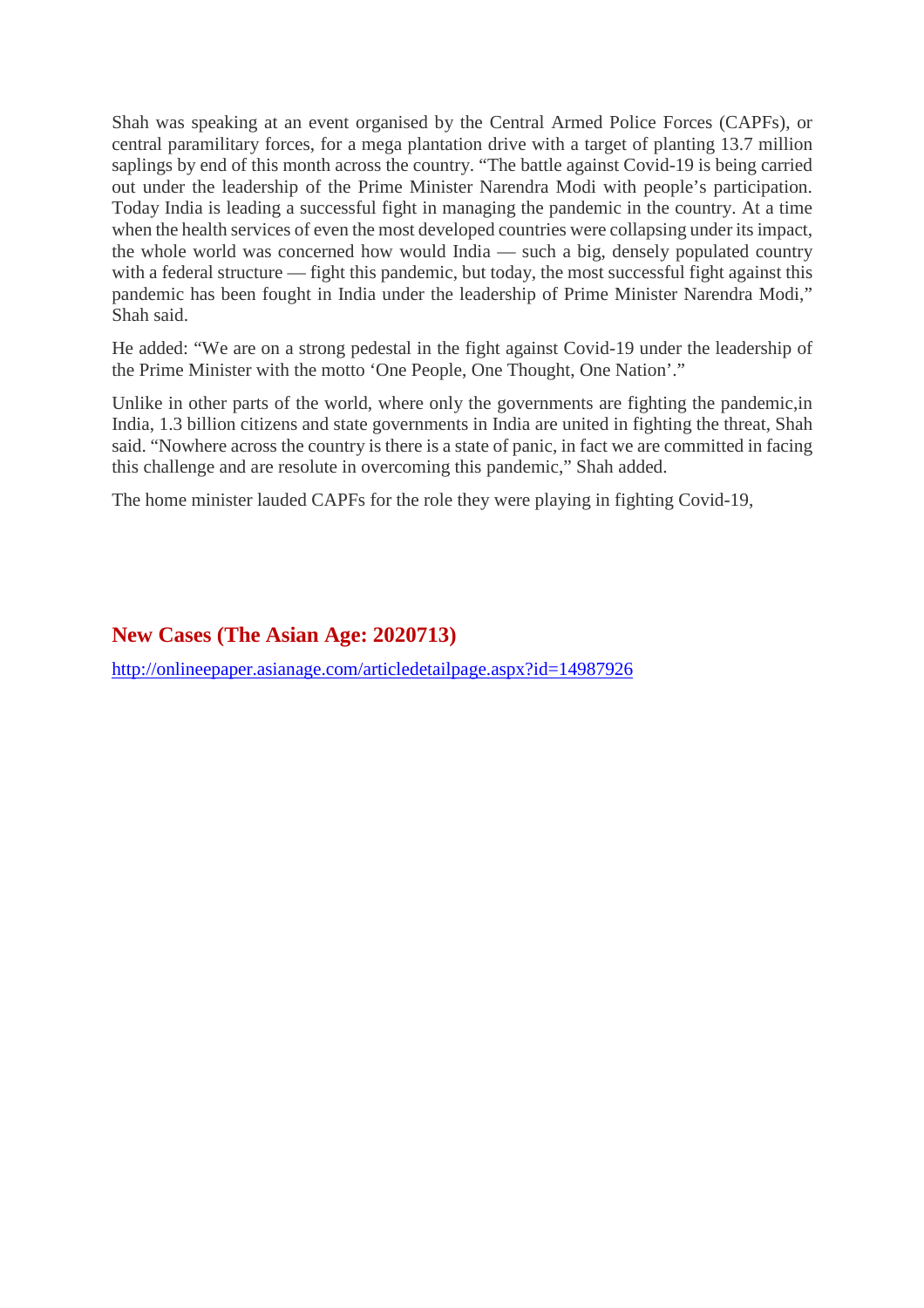# 28,637 new cases, 551 more deaths in 24 hrs a record

#### **AGE CORRESPONDENT** NEW DELHI, JULY 12

India on Sunday registered a record 28,637 new coronavirus cases, taking the nation's overall tally to 8,49,553, while the death toll reached 22,674 with 551 new fatalities. Despite the huge number of cases, home minister Amit Shah sounded optimistic, saying India was on a strong pedestal in the fight against Covid-19. The government has<br>indicated Parliament's monsoon session could be held by September if the situation improves further.

"Today India is leading a successful fight in managing the pandemic in the country. At a time when the health services of even the most developed countries were collapsing under its impact, the<br>whole world was concerned how would India fight this pandemic. But today the most successful fight against this pandemic has been fought in India under the leadership of Prime Minister Mr Narendra Modi." Shah said.

Several cases related to prominent people in Mumbai were detected on Sunday. Besides superstar Amitabh Bachchan and his son Abhishek.



A DAY AFTER Amitabh Bachchan and his son Abhishek were found Covid-positive, Aishwarya Rai Bachchan and her daughter Aaradhya also tested positive

who were found Covidpositive on Saturday, Aishwarya Rai Bachchan and her daughter Aaradhya have also tested positive. All his four<br>bungalows were sealed and all his staff are being tested. Actor Anupam<br>Kher is himself negative but his entire clan,<br>including his mother,<br>tested positive. Actress Rekha's bungalow was sealed after her guard tested positive; while 18 staffers at Mumbai's Raj Bhavan were also found to have Covid-19.

India's recovery rate has reached 62.95 per cent. In the last 24 hours. 19,235 persons were discharged, taking total<br>recovered numbers to 5,34,620, while 2,92,258 active cases are still under medical attention.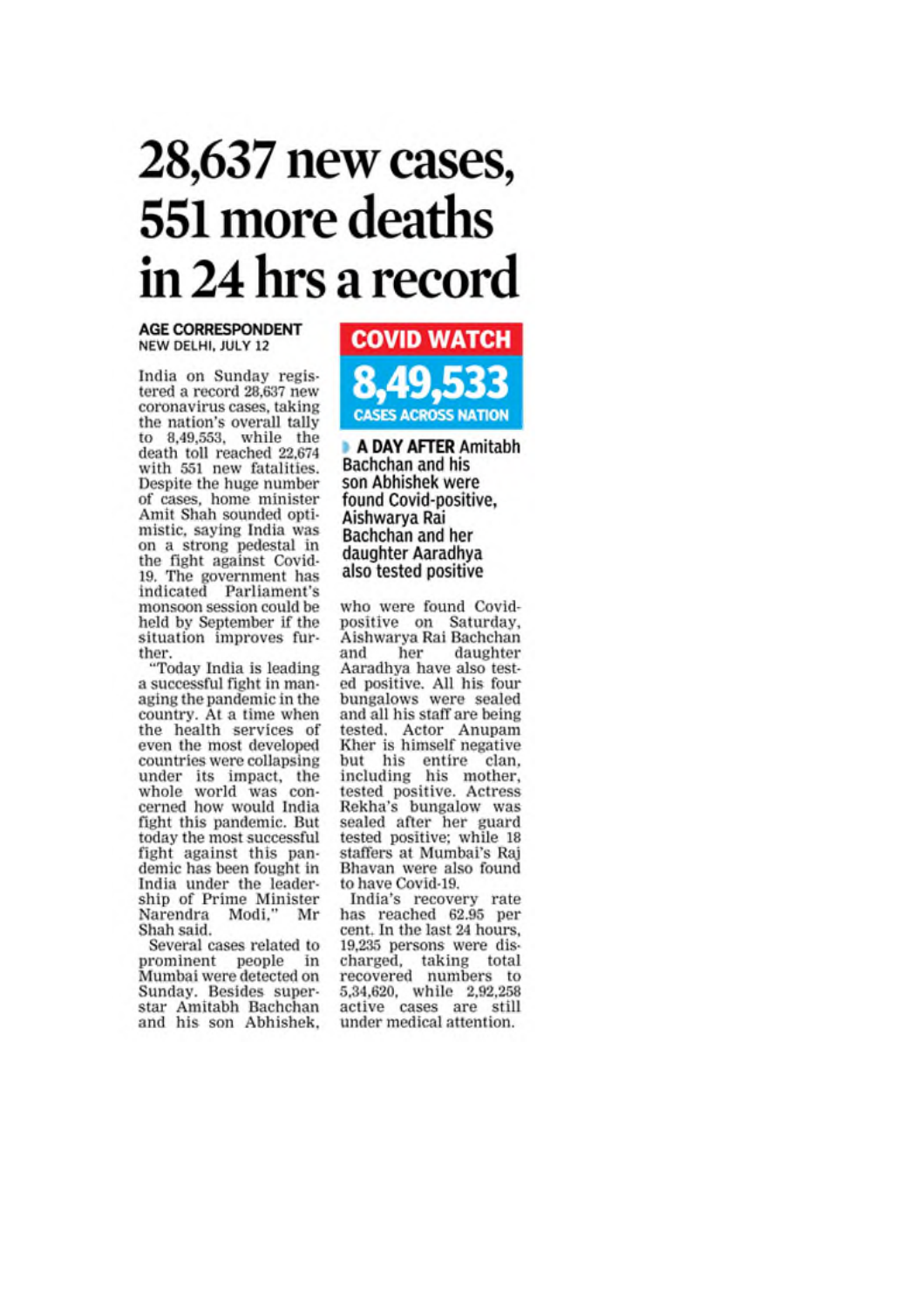### **Health Care Services (The Asian Age: 2020713)**

http://onlineepaper.asianage.com/articledetailpage.aspx?id=14987623

# Plan to convert stadiums into Covid centres on hold

New Delhi, July 12:<br>Authorities in Delhi have put on hold their plan to stadiums use as makeshift Covid care centres for now in view of the city witnessing a good recovery rate, officials said on Sunday.

Seeing the current situation, there is no need to convert stadiums into Covid care facilities, an official in the East Delhi district administration said. However, he said. the stadiums can be converted into Covid facilities in the coming days if the need arises.

Last month, a Delhi government panel constituted by It governor Anil Baijal had suggested to use Pragati Maidan, Talkatora Indoor Stadium, Indira Gandhi Indoor Stadium, JLN Stadium, Thyagaraj Indoor Stadium and Dhyanchand National Stadium for the purpose.

**LAST MONTH, a Delhi** government panel constituted by It governor Anil Baijal had suggested to use Pragati Maidan, Talkatora Indoor Stadium, Indira Gandhi Indoor Stadium, JLN Stadium, Thyagarai **Indoor Stadium and Dhyanchand National** Stadium for the purpose

A government study on Saturday said that there has been a "sharp decline" in daily fatality figures in the city in the past two weeks.

The recovery rate of patients stood at a little over 79 per cent on Saturday.

"We can use them (stadiums) for such facility, but it would be an unnecessary step because many people are under home isolation and recovering from the virus," the official of the East Delhi district administration stressed.

Another official in the south district administration said, "We are closely monitoring the situation. As of now, there is no need to use any stadium for the Covid care facility"

According to Northwest Delhi official, the number of coronavirus cases in the city is under control as the recovery rate is improving every day.

Earlier in the day, chief minister Arvind Kejriwal termed pulse oximeter a 'suraksha kavach' (protective shield) that has helped minimise deaths of patients under home isolation here.

The city government has provided pulse oximeters to asymptomatic and mild symptom coronavirus patients under home isolation. – PTI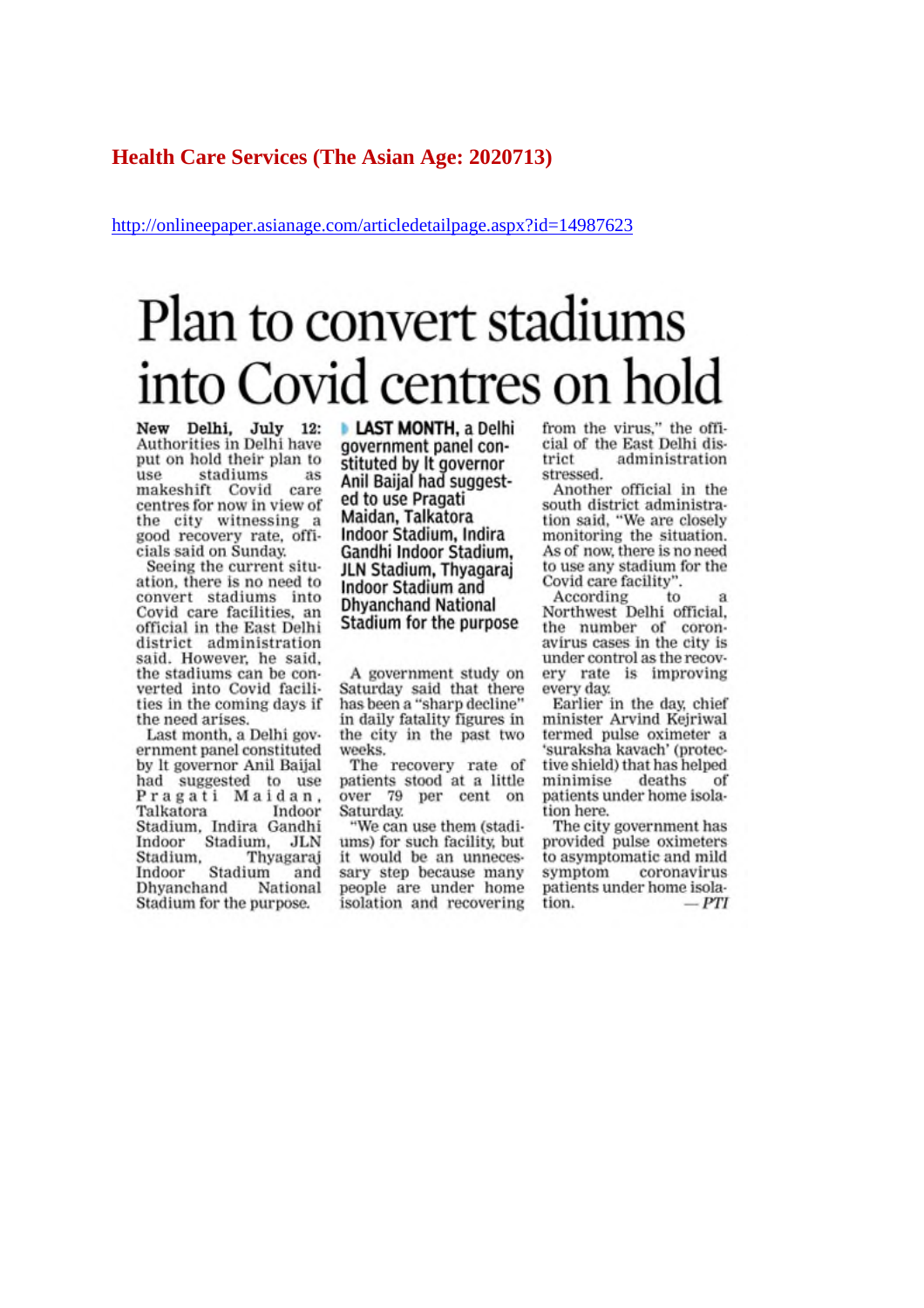# **Covid -19 (The Asian Age: 2020713)**

http://onlineepaper.asianage.com/articledetailpage.aspx?id=14987624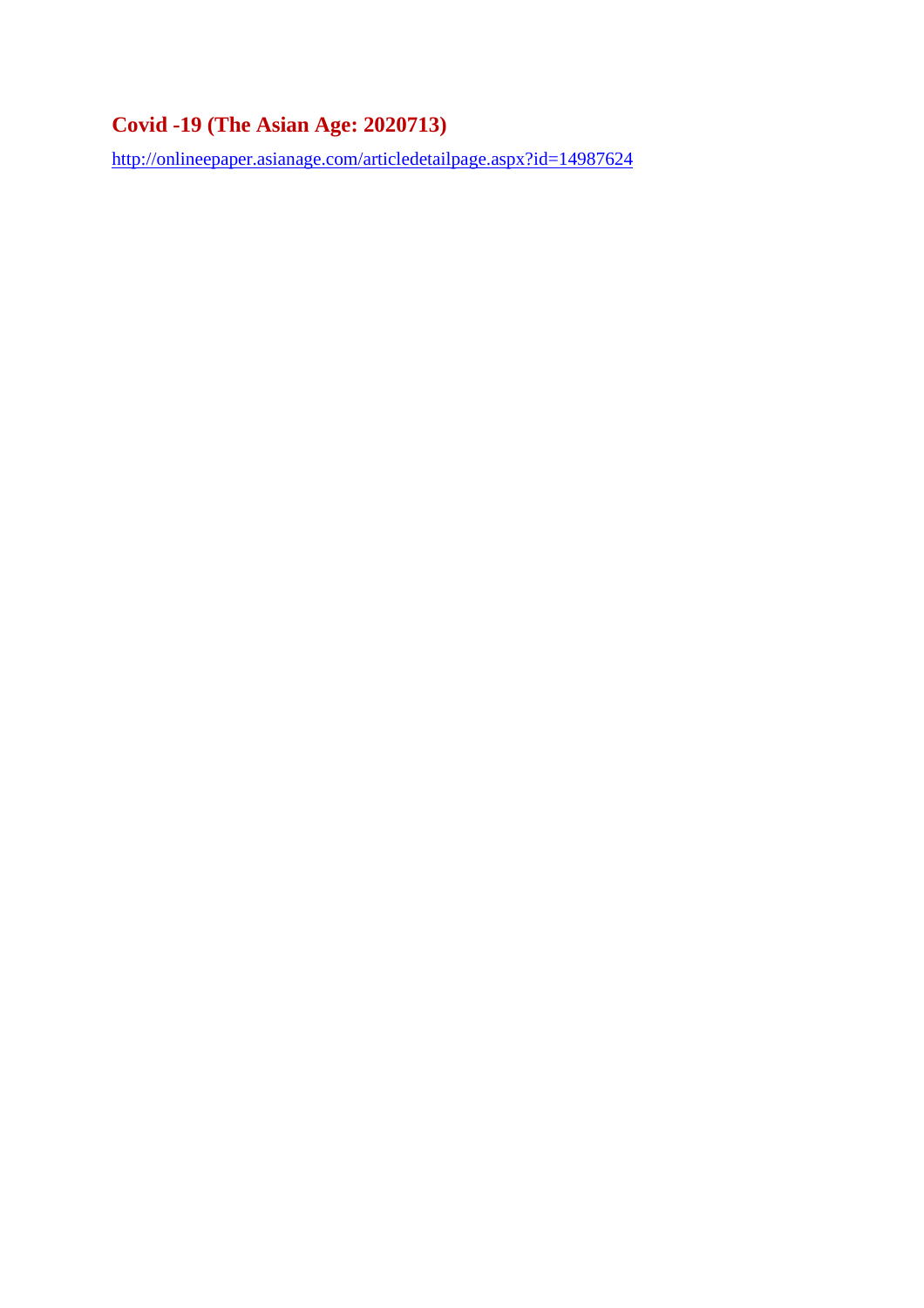

A movie of Amitabh Bachchan is screened for the entertainment of patients at CWG Village Covid Care Centre in New Delhi on Sunday. Mr Bachchan and his son Abhishek Bachchan have tested positive for Covid-19.  $-PTI$ 

# **Govt asks DMs to document** initiatives to deal with Covid

1,573 new cases take tally to 1,12,494, recovery rate nears 80%

#### **AGE CORRESPONDENT** NEW DELHI, JULY 12

The national capital, on Sunday, recorded the highest single-day jump with 1,573 fresh novel coron-<br>avirus cases in the last 24 hours thereby pushing the<br>total number of virus cases towards 1.12,500.

With 1,573 more patients testing positive in city<br>since Saturday, Delhi's Covid count rose to 1,12,494 with the recovery rate improving to nearly 80 per cent, according to the government. Along with that, the death toll increased to 3,371 after 37 more fatalities were reported since Saturday, it said.

There are currently<br>19,155 active patients in the national capital while<br>89,968 patients have been discharged or have migrated after recovering from the highly contagious disease. Meanwhile, the Delhi government has asked all the district magistrates (DMs) to document the initiatives taken by them in their respective areas to deal with the Covid, a move aimed at showcasing<br>efforts to control the infection, officials said.

# 64 fresh cases in Noida push Covid tally to 3,410

Noida, July 12: Uttar Pradesh's Gautam Buddh Nagar on Sunday recorded 64 new patients of<br>Covid which pushed its tally of cases to 3,410, the highest for any district in the state so far, official<br>data showed. The district has so far recorded 33 infection deaths, it added.

The number of active cases, however, came down to 893 from 918 on Saturday as 88 more<br>patients got discharged after recovery, according<br>to the data released by UP

The DMs have been asked to also mention the difficulties they faced while executing new initiatives in their districts to combat<br>the spread of the novel coronavirus. A senior government official said several districts have taken effective steps to ramp up the medical infrastructure and take other measures, including an application for robust surveillance and health department for a 24-hour period. So far,<br>2,484 Covid patients have got discharged in the district, the data showed.

The recovery rate of<br>patients rose to 72.84 per cent, up from 71.58 per cent on Saturday, according to official statistics.

Gautam Buddh Nagar (893) currently has the third highest active cases of Covid after adjoining<br>Ghaziabad district (1,322) and Lucknow (1,294) in<br>the state, the data showed.  $-PTI$ 

testing facilities on a bus. For instance, the South<br>Delhi district administration has set up a 10,000-bed Sardar Patel Covid centre, one of the "largest" such facilities in the world, at the Radha Soami Satsang Beas. It approached several agencies to set up this facility. Similarly, a 500-bed<br>Covid care facility was set<br>up at the CWG Village in East Delhi, Also, in

Northwest district, railway coaches were converted<br>into insolation wards for Covid patients.

In several districts, hotels were converted into Covid care facilities. An artificial intelligence enabled coronavirus mobile testing bus was launched last month.

"A need was felt to showcase all such initiatives taken by the district magistrates so that their efforts are reflected in the documents. All the DMs have been asked to make proper documentation of these initiatives introduced by<br>them to deal with the Covid situation," an official said.

He said that although no deadline has been fixed for DMs to prepare such documents, they have been asked to come up with it as soon as possible.

"Authorities in districts are busy with routine works to ensure that all things are in order. We will soon prepare a detailed document of the initiatives taken by us and submit the same," said a district magistrate who did not wish to be named. Another DM said that they will submit<br>this document in the next 15 days.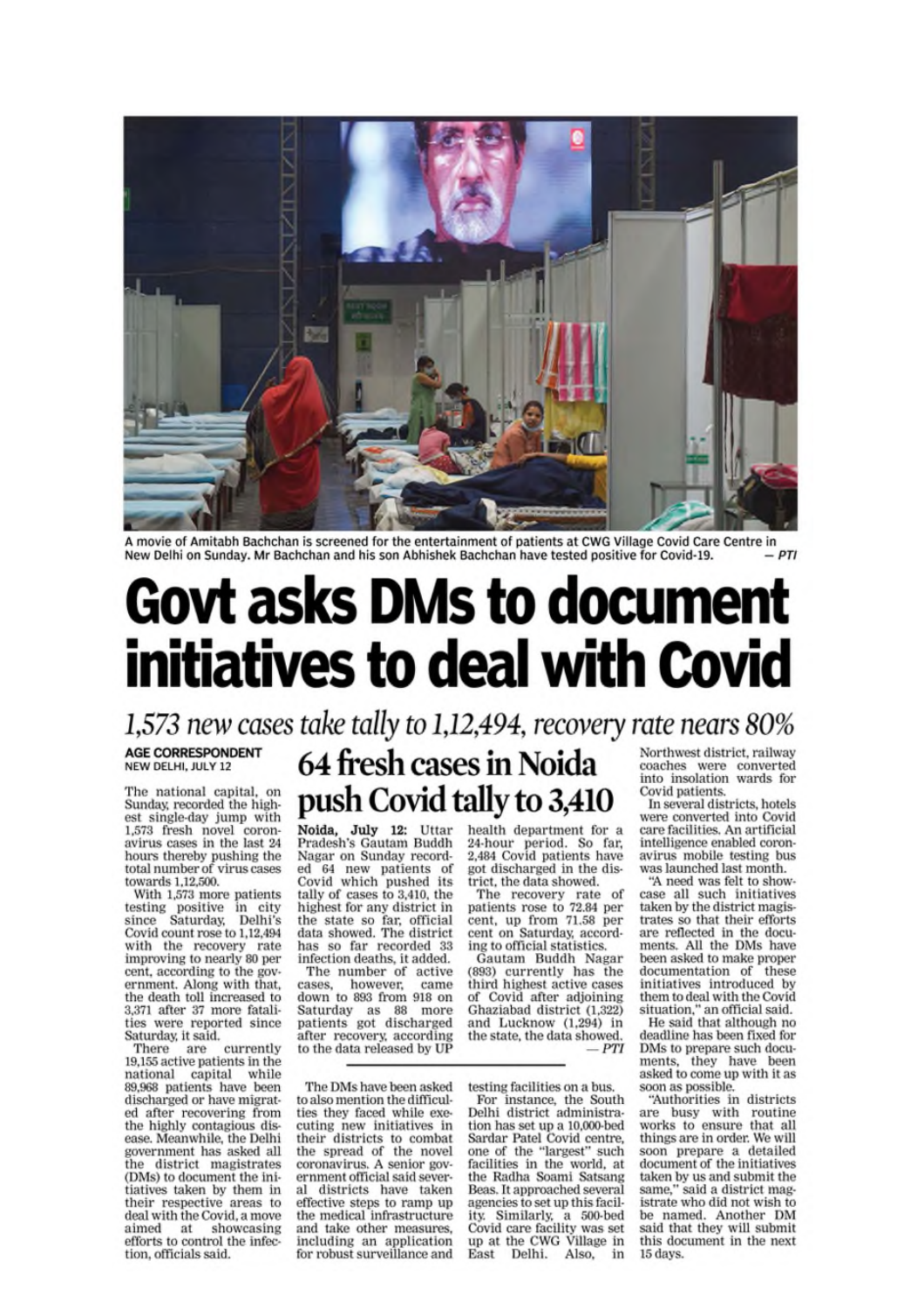# **Mental health**

# **Study reveals short, frequent walks near water bodies can benefit mental health (New Kerala: 2020713)**

### https://www.newkerala.com/news/2020/124265.htm

Barcelona [Spain], July 12: While walking is good for cardiovascular health, a recent study has found additional benefits of the activity. According to a new study, taking frequent, short walks near water bodies, like beaches, lakes, rivers, or even fountains may have a positive effect on people's wellbeing and mood

The study was led by the Barcelona Institute for Global Health (ISGlobal), a centre supported by the "la Caixa" Foundation. Conducted within the BlueHealth project and published in Environmental Research, the study used data on 59 adults. Over the course of one week, participants spent 20 minutes each day walking in a blue space.

In a different week, they spent 20 minutes each day walking in an urban environment. During yet another week, they spent the same amount of time resting indoors. The blue space route was along a beach in Barcelona, while the urban route was along city streets. Before, during, and after each activity, researchers measured the participants' blood pressure and heart rate and used questionnaires to assess their well-being and mood.

"We saw a significant improvement in the participants' well-being and mood immediately after they went for a walk in the blue space, compared with walking in an urban environment or resting," commented Mark Nieuwenhuijsen, Director of the Urban Planning, Environment, and Health Initiative at ISGlobal and coordinator of the study.

Specifically, after taking a short walk on the beach in Barcelona, participants reported improvements in their mood, vitality, and mental health.

The authors did not identify any cardiovascular health benefits, although they believe this may be due to the design of the study.

"We assessed the immediate effects of taking a short walk along a blue space. Continuous, long-lasting exposure to these spaces might have positive effects on cardiovascular health that we were not able to observe in this study," commented ISGlobal researcher Cristina Vert, lead author of the study.

"Our results show that the psychological benefits of physical activity vary according to the type of environment where it is carried out, and that blue spaces are better than urban spaces in this regard," commented Vert.

Numerous ISGlobal studies have identified health benefits associated with green spaces, including a lower risk of obesity, better attention capacities in children, and slower physical decline in older adults. The new study provides evidence showing that blue spaces are an environment favourable to mental health.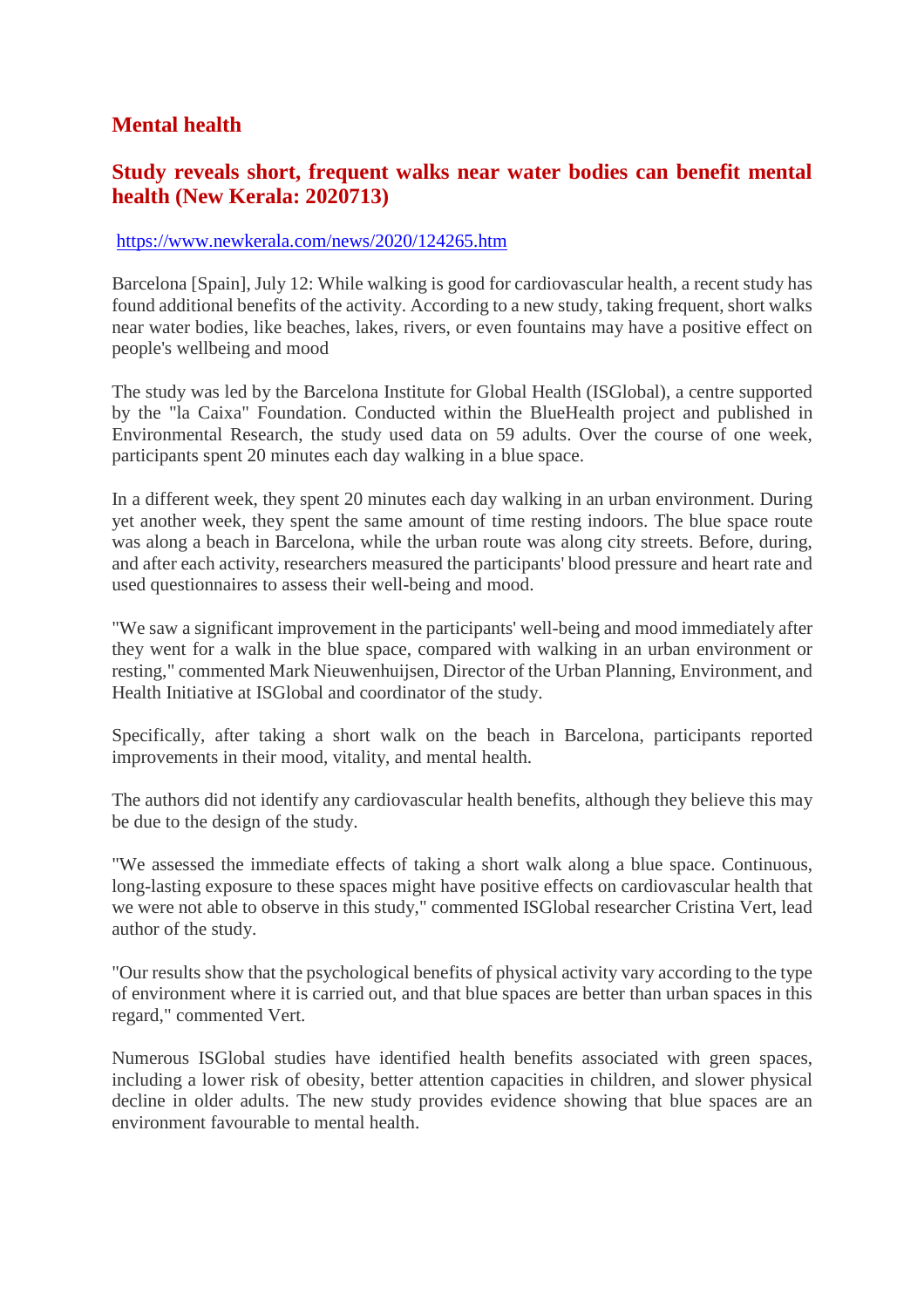"According to the United Nations, 55 per cent of the global population now lives in cities. It is crucial to identify and enhance elements that improve our health--such as blue spaces--so that we can create healthier, more sustainable, and more liveable cities," explained Nieuwenhuijsen.

# **Physical activity**

# **Study suggests physical activity of older people needs tailored monitoring (New Kerala: 2020713)**

https://www.newkerala.com/news/2020/124254.htm

Helsinki [Finland], July 12: With ageing, the ability to move swiftly tends to deteriorate, a phenomenon which needs to be considered when assessing physical activity in older people. A study on active ageing examined movement that exceeds the intensity of preferred walking speed in older people.

Improving physical performance requires exercising regularly beyond one's usual level of exertion. The body then adapts to the new level of exertion by improving performance. Many activity monitors on the market have been developed for young and middle-aged people who have higher physical performance than older adults. Therefore, activity monitors may underestimate the exertion level of older adults' activity.

In the study at the University of Jyvaskyla, preferred walking speed was measured in a sixminute walking test. In addition, the participants wore an activity monitor while living their day-to-day life.

"By measuring their preferred walking speed we were able to assess the time that our participants exercised more strenuously than what is their usual exertion level and what is beyond their comfort zone," explained postdoctoral researcher Laura Karavirta from the Gerontology Research Center and Faculty of Sport and Health Sciences.

The participants in the study accumulated 62 minutes of activity, on average, beyond the intensity of their preferred walking speed. Interestingly, the amount of activity was similar in 75-, 80- ad 85-year-old people, regardless of age.

"The new method enables us to investigate physical activity as individual behaviour, which is not influenced by fitness level. A physically active lifestyle is about challenging oneself according to one's own abilities. Light intensity movement is also important, but at least moderate exertion is required for improving physical performance," Karavirta explained.

The prevailing recommendation for all adults is a minimum of 150 minutes of at least moderate-intensity physical activity per week. The general definition for moderate-intensity is equivalent to exceeding three times the energy consumption of rest. Individual exertion at this intensity varies according to a person's fitness level.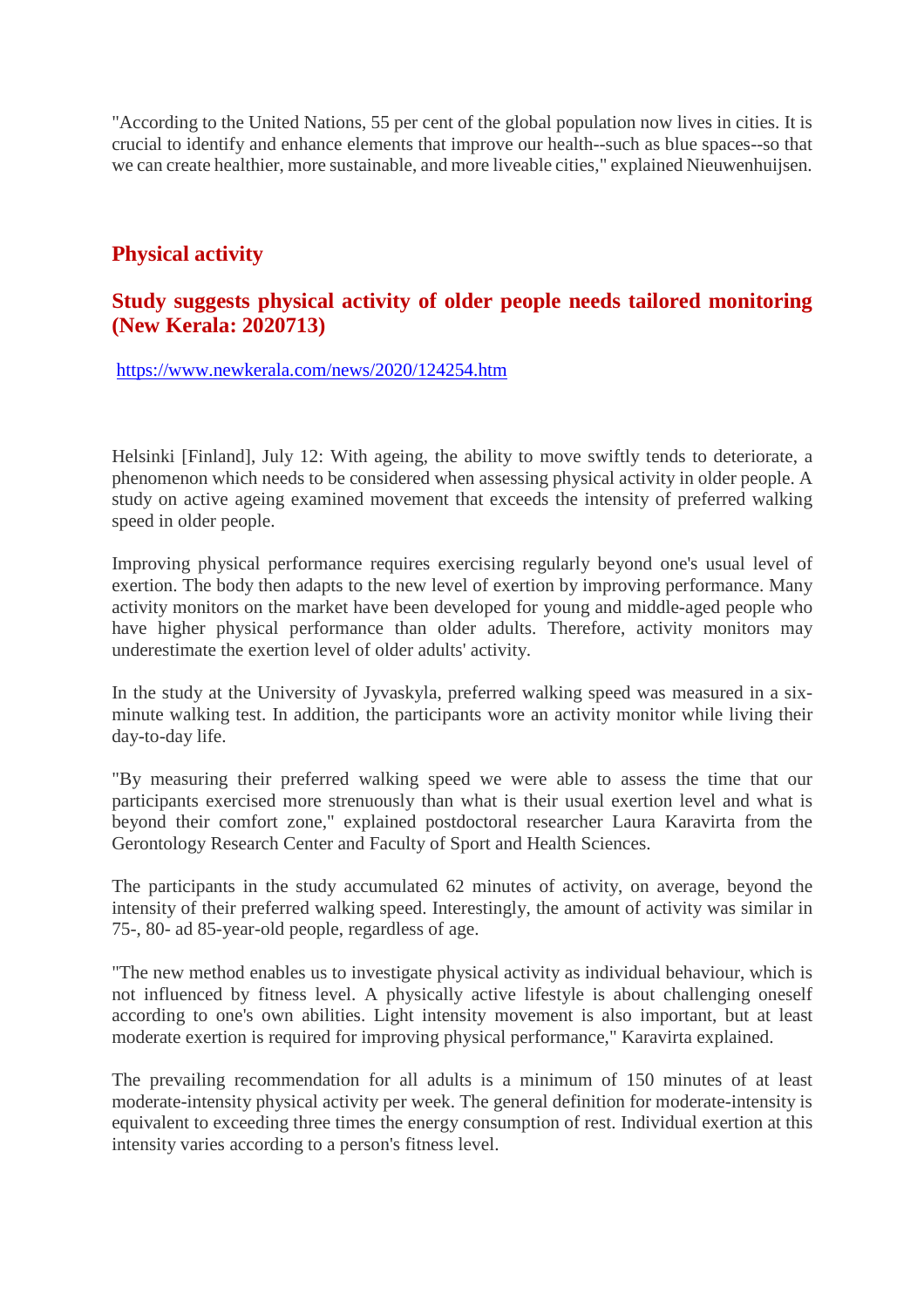"For most young adults, it feels easy and corresponds to slow walking but for some older adults it may be the hardest effort they can perform," Karavirta said.

The study is part of a larger AGNES study for 75-, 80-, and 85-year-old people living independently in Jyvaskyla, which is funded by the Academy of Finland and the European Research Council.

Out of 1,021 participants, 444 took part in this study, where a motion sensor was attached to the thigh for a week, and preferred walking speed was measured in the laboratory as the average speed in a self-paced six-minute walking test.

## **Brain cells**

# **Scientists spot brain cells that trigger sugar cravings in humans (New Kerala: 2020713)**

https://www.newkerala.com/news/2020/124200.htm

In what could control an unchecked sweet tooth in some people that leads to diabetes and obesity, new research has identified specific brain cells that control how much sugar you eat and how much you crave sweet tasting food.

The new study focused on actions of a hormone called fibroblast growth factor 21 (FGF21). This hormone is known to play a role in energy balance, body weight control, and insulin sensitivity.

The research team from the University of Iowa in the US and the University of Copenhagen in Denmark has shown, for the first time, which brain cells respond to FGF21's signals and how that interaction helps regulate sugar intake and sweet taste preference.

The study, published in the journal Cell Metabolism, also revealed how the hormone mediates its effects.

"This is the first study that's really identified where this hormone is acting in the brain and that has provided some very cool insights to how it's regulating sugar intake," said Matthew Potthoff, associate professor of neuroscience and pharmacology in the University of Iowa Carver College of Medicine.

Understanding the biological mechanisms that control sugar intake and preference for sweet taste could have important implications for managing and preventing these health problems.

Although it was known that FGF21 acted in the brain, identifying the exact cellular targets was complicated by the fact that the hormone's receptor is expressed at very low levels and is therefore difficult to "see."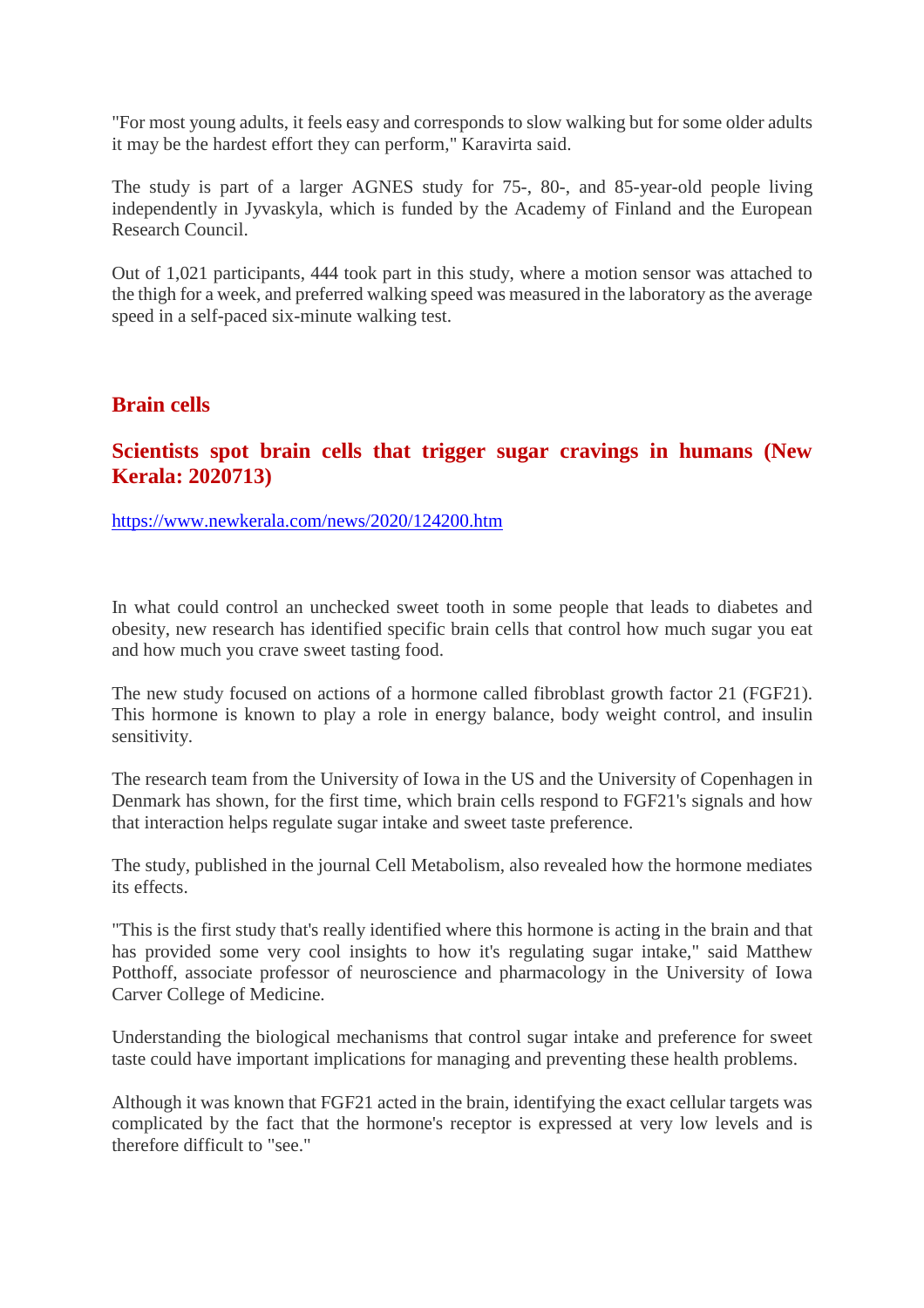Using various techniques, the researchers were able to precisely identify which cells express the receptor for FGF21.

By investigating these cells, the study shows that FGF21 targets "glutamatergic" neurons in the brain to lower sugar intake and sweet taste preference.

The researchers also showed that FGF21's action on specific neurons in the ventromedial hypothalamus reduce sugar intake by enhancing the neurons' sensitivity to glucose.

Several drugs based on a modified form of FGF21 are already being tested as treatments for obesity and diabetes.

The new findings could potentially lead to new drugs that more precisely target the different behaviors controlled by FGF21, which might help to control how much sugar a person eats, the authors said.

# **Plasma Therapy (Navbharat Times: 2020713)**

https://epaper.navbharattimes.com/imageview\_1654\_75476\_4\_13\_13-07- 2020\_0\_i\_1\_sf.html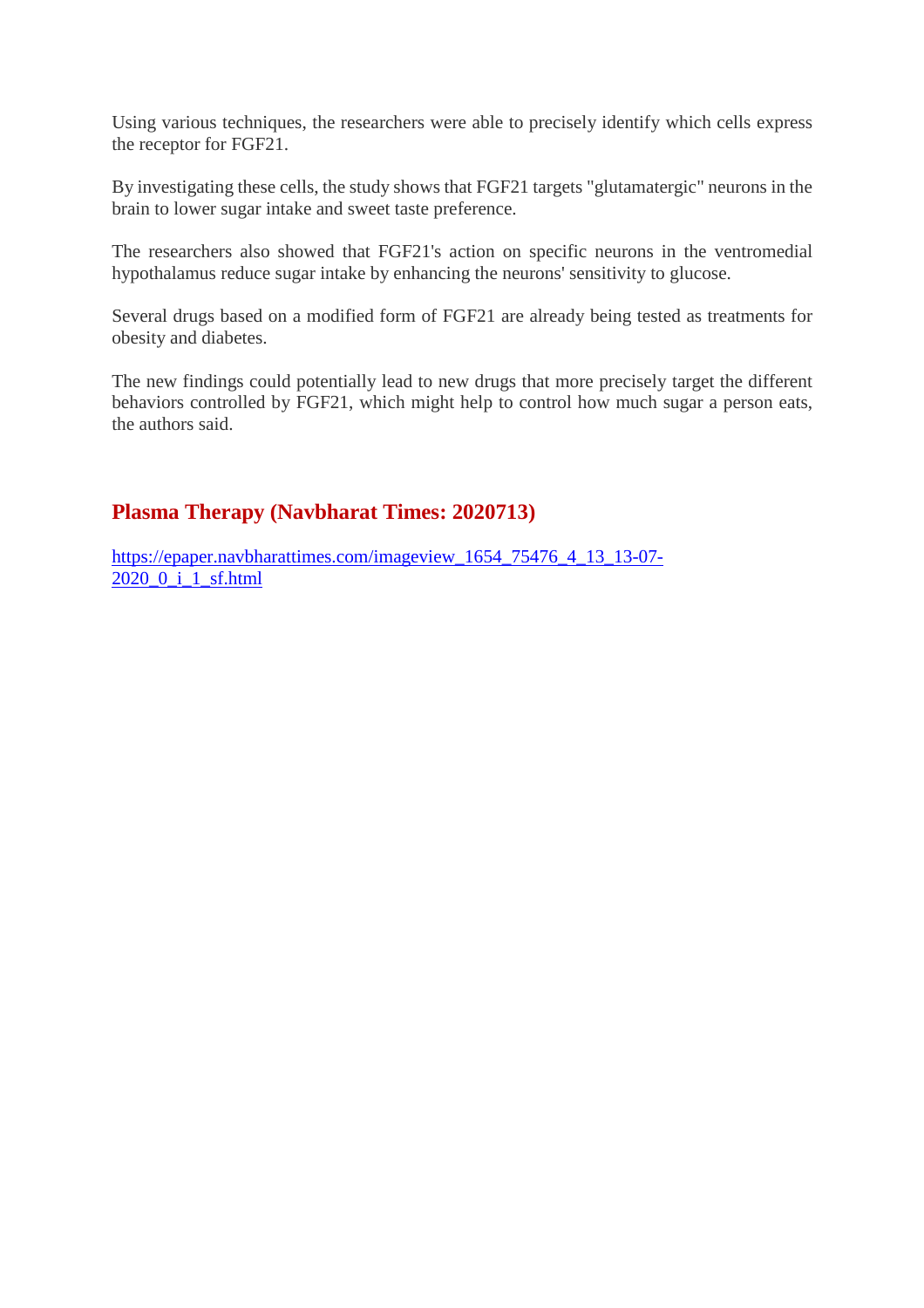# प्लाज्मा थेरपी से RML में भी अब होगा

■ प्रमुख संवाददाता, नई दिल्ली

राजधानी के एक और सरकारी अस्पताल- राम मनोहर लोहिया में कोरोना मरीजों को प्लाज्मा थेरपी देने की अनुमति मिल गई है। इस अस्पताल में प्लाज्मा थेरेपी के अलावा प्लाज्मा दान भी किया जा सकेगा। अस्पताल में ऐसे डोनर की लिस्ट तैयार हो रही है। थेरपी पर आरएमएल अस्पताल के डीन डॉक्टर राजीव सूद ने कहा कि तैयारी लगभग पूरी हो चुकी है, जल्द इसे शुरू किया जाएगा।

अभी राजधानी में दिल्ली सरकार के दो अस्पतालों में प्लाज्मा थेरपी दी जा रही है। ये हैं - LNJP और राजीव गांधी हॉस्पिटल। लेकिन यहां प्लाज्मा डोनेशन नहीं होता है। जीटीवी अस्पताल में भी प्लाज्मा थेरपी शुरू होने वाली है। ▶ पेज 3



राजधानी में रविवार को कोरोना के 1573 नए मामले आए। इस दौरान 2276 लोग ठीक भी हुए। वहीं, 37 लोगों की मौत हुई। दिल्ली में कुल मरीजों का आंकड़ा 112,494 हो गया है। अबतक 89,968 लोग कोरोना से जंग जीत चुके हैं। ▶ पेज 3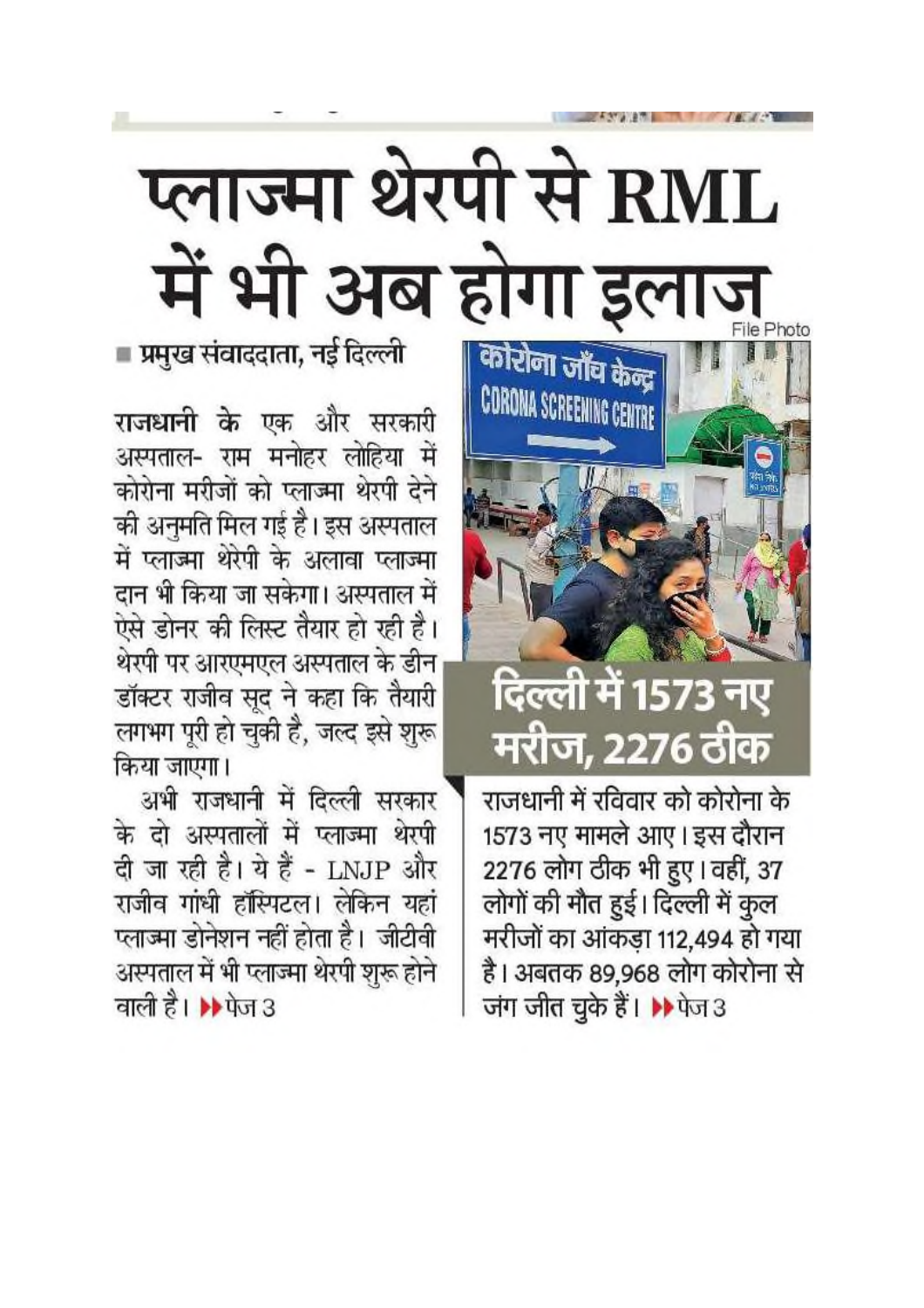## **Covid-19 Recevery (Hindustan: 2020713)**

https://epaper.livehindustan.com/imageview 192854 86136250 4 1 13-07-2020 4 i 1 sf.html

# <u>दावाः स्वस्थ होने के बाद भी 87%</u> लोगों का जीवन सामान्य नहीं

नई दिल्ली | मदन जैडा

होरोना से जंग जीतकर जो लोग घर नौट रहे हैं. क्या वे वास्तव में परी तरह वस्थ हैं? क्या वे तत्काल सामान्य नीवन में लौट आते हैं। इसे लेकर पहला ोज्ञानिक अध्ययन सामने आया है। सके मताबिक. स्वस्थ होने के बाद भी 37 फीसदी लोगों का जीवन सामान्य ाहीं है।

जर्नल ऑफ अमेरिकन मेडिकल !सोसिएशन में प्रकाशित यह शोध इटली 5 कोरोना मरीजों पर किया गया है. नेकिन भारत के संदर्भ में भी इसकी भहमियत है। रोम की यनिवर्सिटी ऑफ <u>भगोस्तीनो के शोधकर्ताओं ने कोरोना के </u> थकान और सांस लेने में तकलीफ

फीसदी थकान % को सांस प्रतिशत को से परेशान जोड़ों में दर्द में समस्या प्रतिशत कोरोना संक्रमित मरीजों में तीन लक्षण पाए गए

143 ठीक हुए मरीजों पर दो महीने के बाद यह अध्ययन किया। ये मरीज दो सप्ताह अस्पताल में वेंटीलेटर पर भर्ती रहे थे।

शोधकर्ताओं ने कहा कि महज 13 फीसदी लोग ऐसे थे जिन्हें कोई शारीरिक दिक्कत नहीं हो रही थी और वह सामान्य बना सकता है दिव्यांग

शोधकर्ताओं ने कहा कि यह अध्ययन छोटा है,पर संकेत करता है कि अस्पताल में भर्ती गंभीर रोगियों पर बीमारी का लंबे समय तक असर रह सकता है। कोरोना बीमारी मरीजों को अस्थाई तौर पर दिव्यांग भी बना सकती है।

रूप से पुरानी जिंदगी में लौट आए थे। अस्पताल से डिस्चार्ज होते समय सभी मरीजों का कोरोना टेस्ट किया गया था जो निगेटिव निकला। दो महीने के बाद किसी मरीज को दोबारा बखार नहीं हुआ। लेकिन मरीजों में कई ऐसे लक्षण दिखे जो बीमारी के दौरान होते हैं।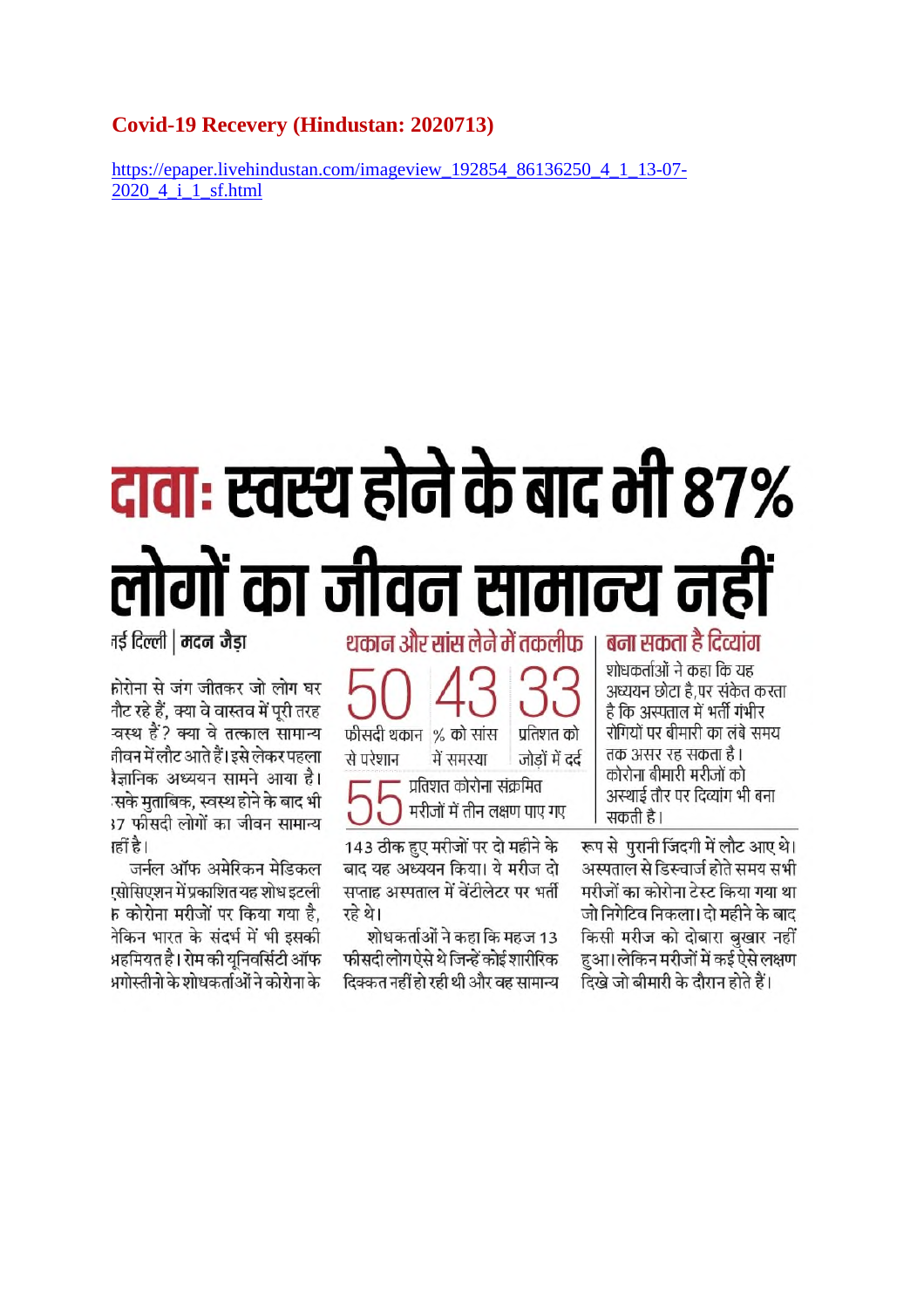# Vaccine (Hindustan: 2020713)

https://epaper.livehindustan.com/imageview\_192854\_86135296\_4\_1\_13-07-2020 4 i 1 sf.html

# निया की पहली कोरोना क्सीन का परीक्षण

**ना**स्को | एजेंसी

शिवक महामारी कोरोना वायरस के <u>प्रचार को लेकर रूस में बड़ी राहत की</u> ग्र्म्मीद नजर आई है। दुनिया की सबसे ाहली कोविड-19 वैक्सीन के नैदानिक ारीक्षणों को सेचनोव फर्स्ट मॉस्को स्टेट ìडिकल युनिवर्सिटी में स्वयंसेवकों पर गफलतापूर्वक पूरा कर लिया गया है। इंस्टीट्यूट फॉर ट्रांसलेशनल ोडिसिन एंड बायोटेक्नोलॉजी के नदेशक वादिम तारासोव ने बताया कि ।8 जून को गेमली इंस्टीट्यूट ऑफ

(पिडेमियोलॉजी एंड माइक्रोबायोलॉजी ारा निर्मित टीके के नैदानिक परीक्षण

# उम्मीट

• रूसी विश्वविद्यालय ने क्लिनिकल ट्रायल सफल होने का दावा किया  $\overline{\phantom{a}}$ 

ī

 $\ddot{\phantom{0}}$ 

i

Ē

T

• मानव स्वास्थ्य के लिए वैक्सीन के सुरक्षित होने की पुष्टि की

शुरू किए थे। इस विश्वविद्यालय के I अनुसार, अध्ययन के इस चरण का उद्देश्य मानव स्वास्थ्य के लिए वैक्सीन 1 की सुरक्षा को दिखाना था, जो 1 सफलतापूर्वक किया गया। टीके के ŕ, सुरक्षित होने की पुष्टि की जाती है। यह Z उन टीकों की सुरक्षा से संबंधित है जो Ĕ वर्तमान में बाजार में उपलब्ध हैं।  $\overline{z}$